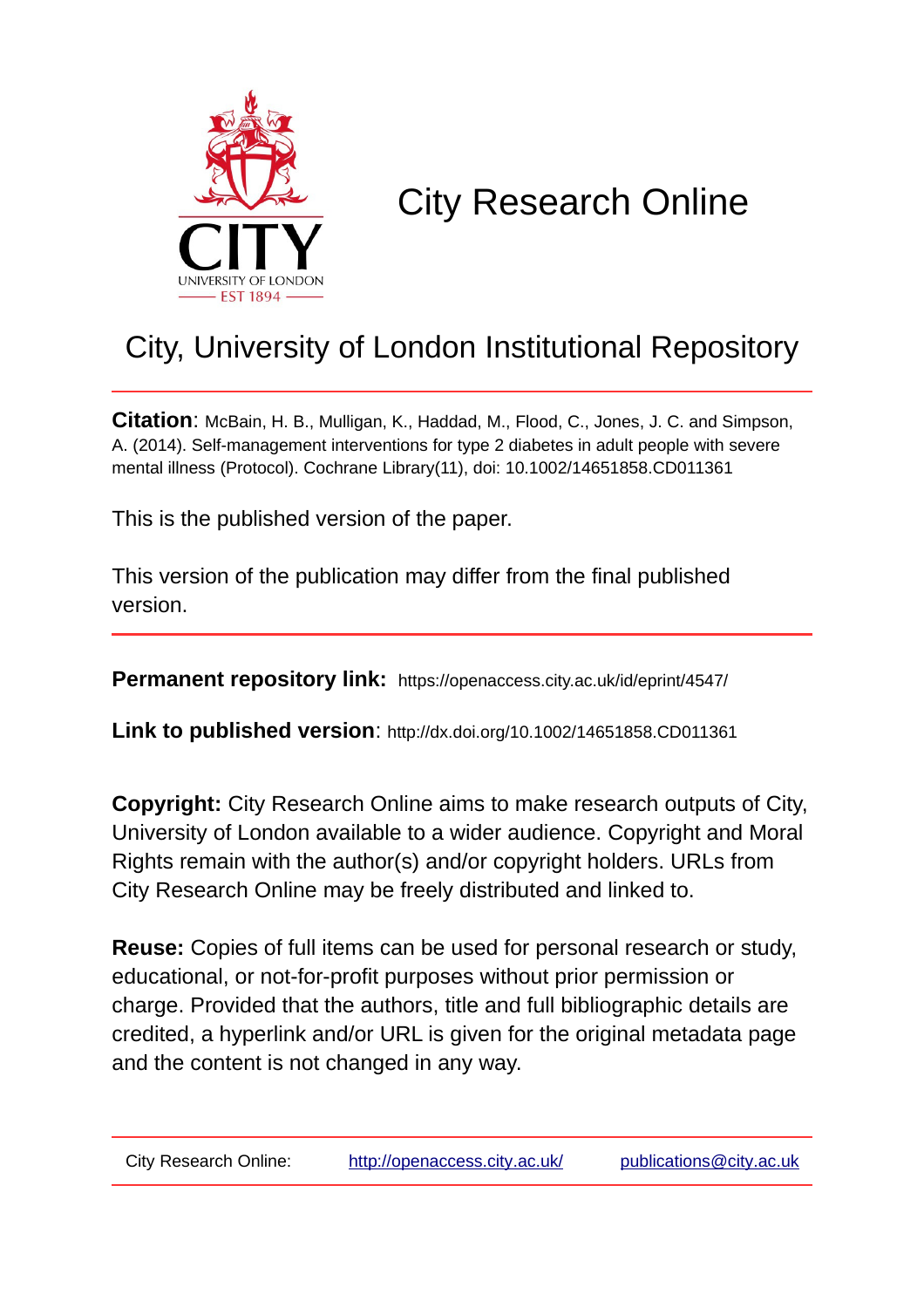## **Self-management interventions for type 2 diabetes in adult people with severe mental illness (Protocol)**

**McBain H, Mulligan K, Haddad M, Flood C, Jones J, Simpson A**



This is a reprint of a Cochrane protocol, prepared and maintained by The Cochrane Collaboration and published in *The Cochrane Library* 2014, Issue 11

<http://www.thecochranelibrary.com>

## WILEY

**Self-management interventions for type 2 diabetes in adult people with severe mental illness (Protocol) Copyright © 2014 The Cochrane Collaboration. Published by John Wiley & Sons, Ltd.**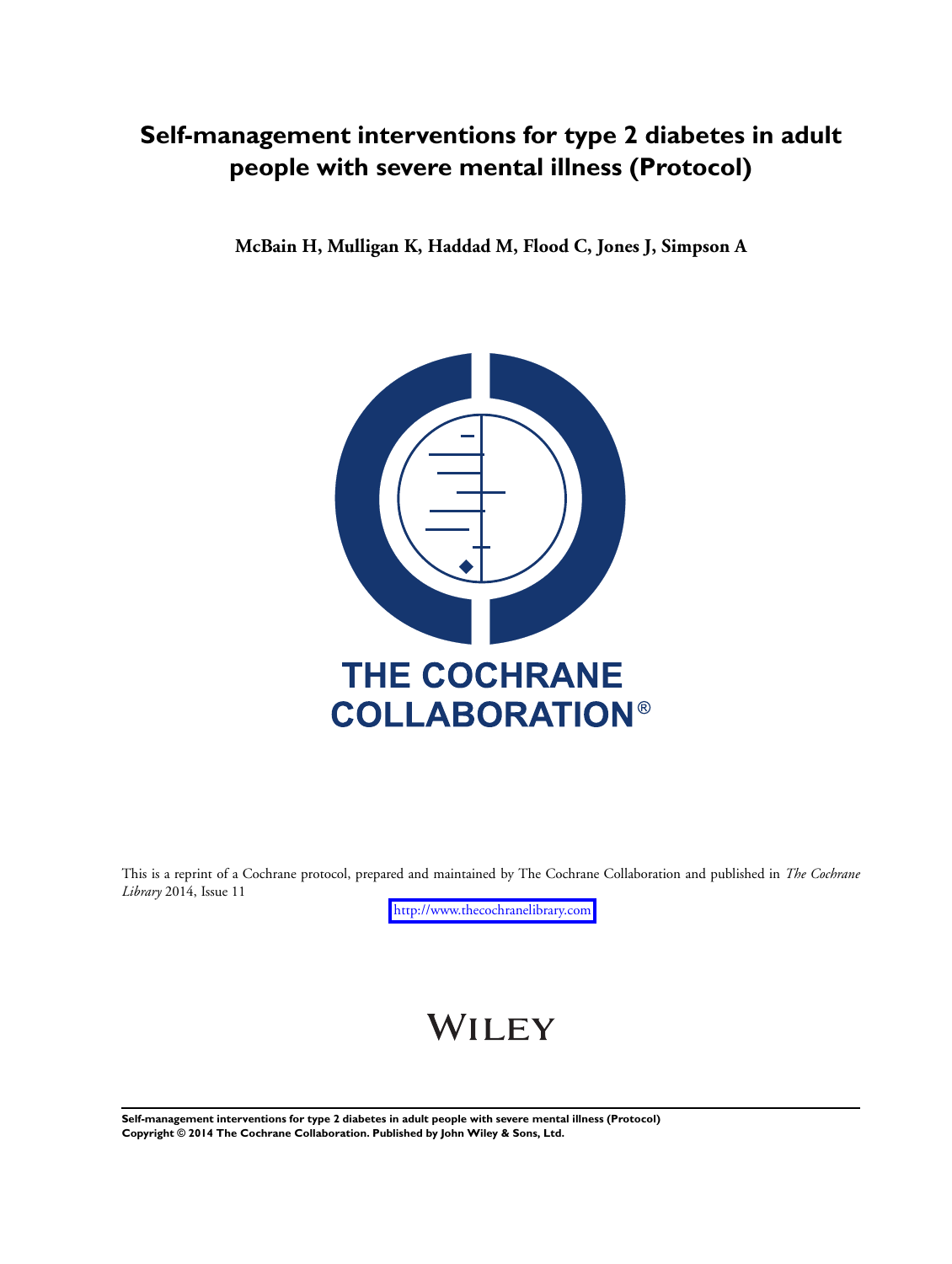## **TABLE OF CONTENTS**

|                                                                                                                 | $\overline{\phantom{0}}$ 1 |
|-----------------------------------------------------------------------------------------------------------------|----------------------------|
|                                                                                                                 | $\overline{4}$             |
|                                                                                                                 | 5                          |
|                                                                                                                 | $\sim$ 5                   |
|                                                                                                                 | 10                         |
|                                                                                                                 | 10                         |
|                                                                                                                 | 12                         |
| CONTRIBUTIONS OF AUTHORS (CONTRIBUTIONS OF AUTHORS)                                                             | 23                         |
| DECLARATIONS OF INTEREST residence in the contract of the contract of the contract of the contract of the contr | 23                         |
|                                                                                                                 |                            |

**Self-management interventions for type 2 diabetes in adult people with severe mental illness (Protocol) i Copyright © 2014 The Cochrane Collaboration. Published by John Wiley & Sons, Ltd.**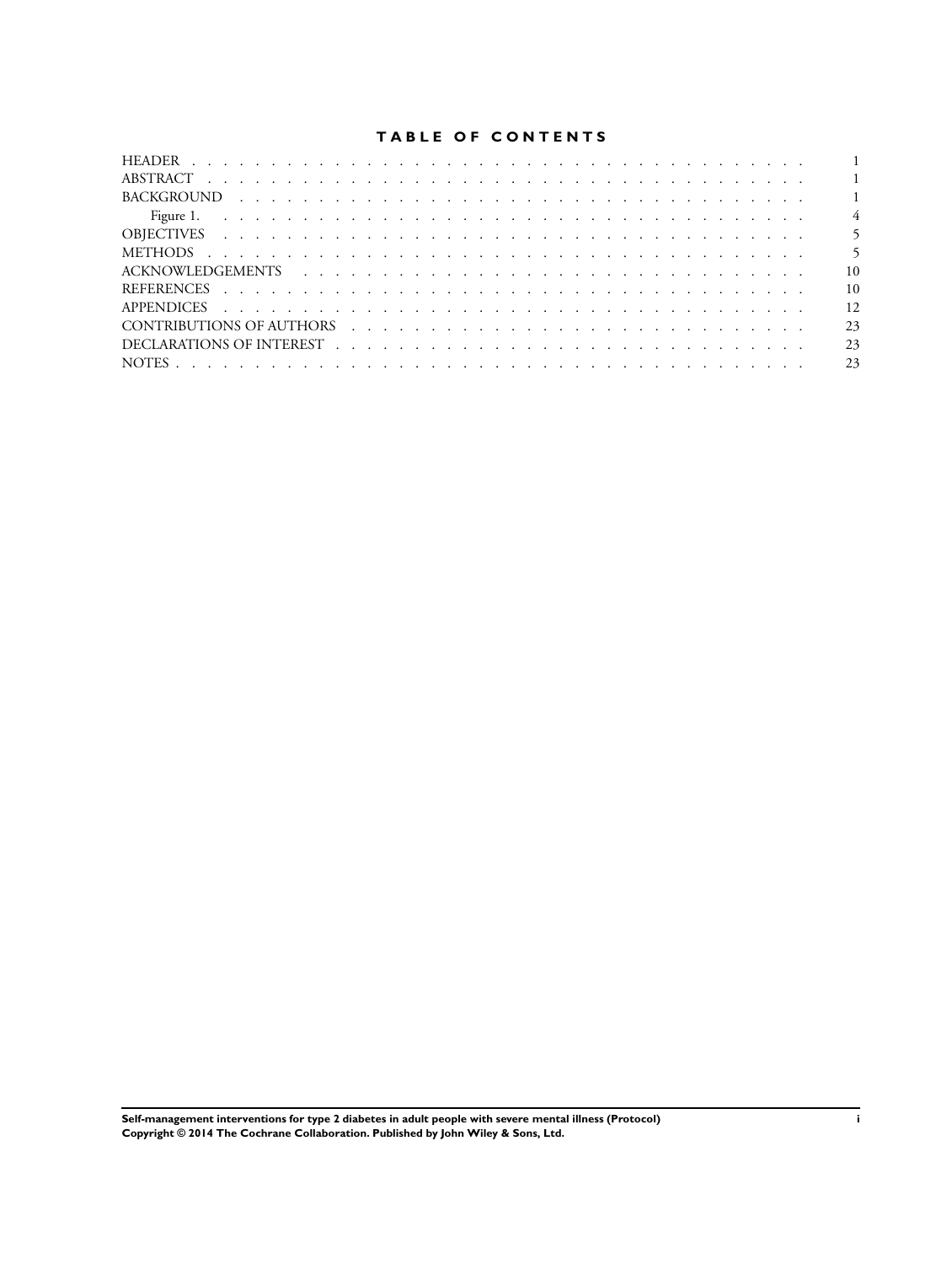**[Intervention Protocol]**

## **Self-management interventions for type 2 diabetes in adult people with severe mental illness**

Hayley McBain<sup>1</sup>, Kathleen Mulligan<sup>1</sup>, Mark Haddad<sup>1</sup>, Chris Flood<sup>1</sup>, Julia Jones<sup>1</sup>, Alan Simpson<sup>1</sup>

<sup>1</sup>School of Health Sciences, City University London, London, UK

Contact address: Hayley McBain, School of Health Sciences, City University London, Northampton Square, London, EC1V 0HB, UK. [hayley.mcbain.1@city.ac.uk](mailto:hayley.mcbain.1@city.ac.uk).

**Editorial group:** Cochrane Metabolic and Endocrine Disorders Group. **Publication status and date:** New, published in Issue 11, 2014.

**Citation:** McBain H, Mulligan K, Haddad M, Flood C, Jones J, Simpson A. Self-management interventions for type 2 diabetes in adult people with severe mental illness. *Cochrane Database of Systematic Reviews* 2014, Issue 11. Art. No.: CD011361. DOI: 10.1002/14651858.CD011361.

Copyright © 2014 The Cochrane Collaboration. Published by John Wiley & Sons, Ltd.

## **A B S T R A C T**

This is the protocol for a review and there is no abstract. The objectives are as follows:

To assess the effects of diabetes self-management (DSM) interventions for people with type 2 diabetes with severe mental illness (SMI).

## **B A C K G R O U N D**

## **Description of the condition**

Diabetes is a common and serious global health problem, currently affecting an estimated 8.3% of adults - 382 million people worldwide, and taking up 11% of international health expenditure ([International Diabetes Federation 2013](#page-12-0)). The condition typically develops in late adulthood, usually in people over the age of 40 years, but younger onset is becoming increasingly more common. The disease is characterised by poorly regulated blood glucose levels, which may arise from defects in insulin secretion (insulin deficiency), or in its action (insulin resistance), or both. Therefore the aim of treatment is to manage blood glucose levels to alleviate short-term symptoms and prevent or delay the development of long-term complications. Raised glucose in the blood, known as hyperglycaemia can initially be controlled by lifestyle management such as changes to diet and exercise, but given the progressive nature of type 2 diabetes it is likely that most individuals will ultimately require pharmacological intervention as well. This may initially be with oral hypoglycaemic drugs to increase the production or uptake of insulin and, if the disease remains uncontrolled, insulin therapy.

The primary symptoms of type 2 diabetes are increased thirst and urination, however, not all individuals will experience such symptoms and therefore many people remain undiagnosed for a sustained period of time. Undetected hyperglycaemia can have implications for the outcome of diabetes including greater risk of developing both macro- and microvascular complications. The primary microvascular complications to affect people with type 2 diabetes are in relation to the eyes, kidneys and nervous system, as well as coronary heart disease and major stroke [\(The Emerging](#page-12-0) [Risk Factors Collaboration 2010](#page-12-0)).

Type 2 diabetes prevalence is increasing rapidly worldwide and is predicted to more than double in the years between 2000 and 2030 [\(Wild 2004\)](#page-12-0). Although no single causal factor has been attributed to the development of the condition, increasing urbanization and ageing populations are strongly linked to global changes

**Self-management interventions for type 2 diabetes in adult people with severe mental illness (Protocol) 1 Copyright © 2014 The Cochrane Collaboration. Published by John Wiley & Sons, Ltd.**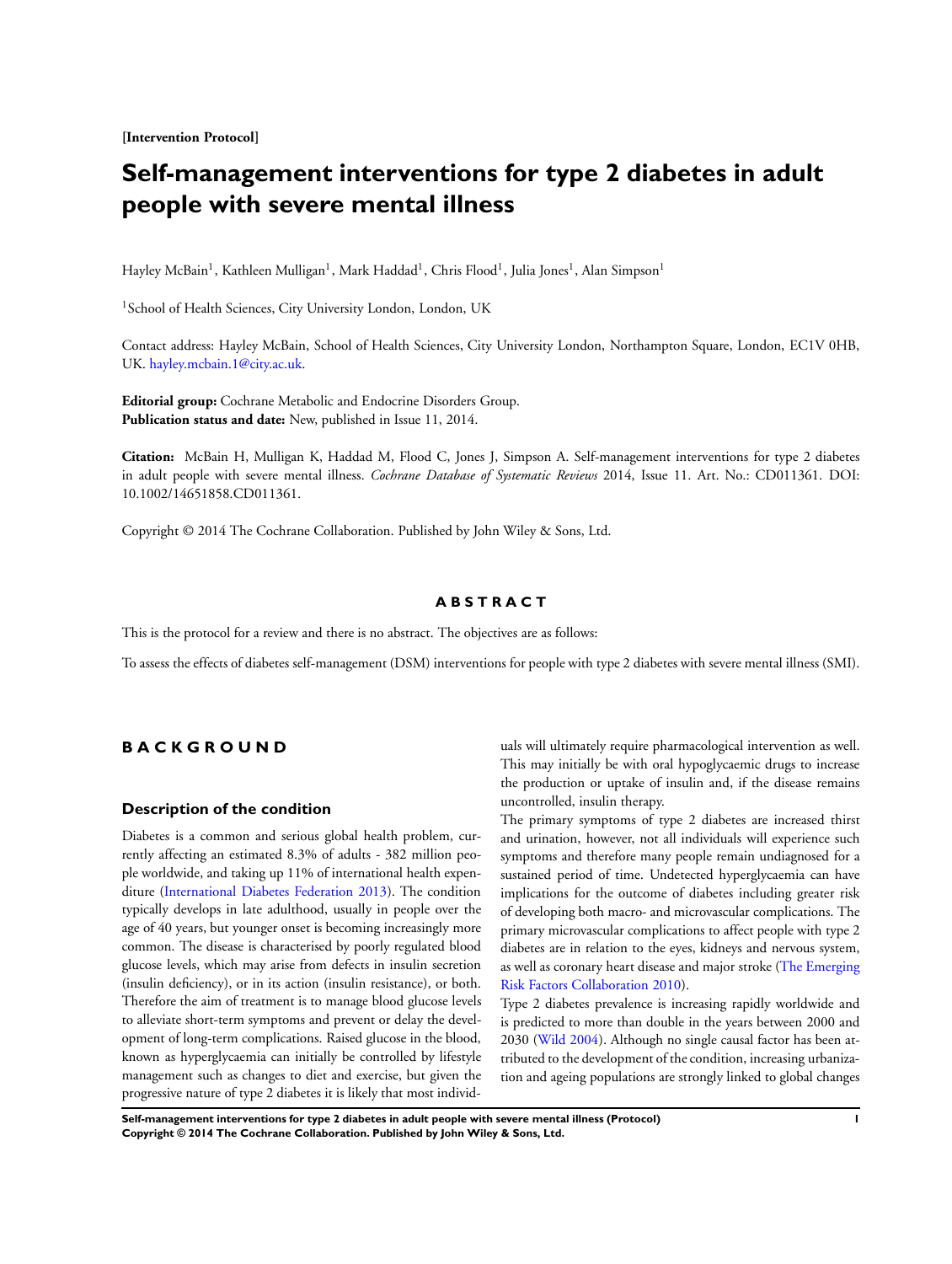in diabetes incidence and prevalence. One important risk factor is a diagnosis of severe mental illness (SMI) such as schizophrenia, bipolar disorder and other psychoses, with research suggesting an almost two-fold increased risk of diabetes in people with SMI compared to those without SMI [\(Osborn 2008](#page-12-0)). This increased risk has been linked to a combination of factors including patient behaviour, in particular physical inactivity and poor diet, obesity [\(De Hert 2011](#page-12-0)) and higher rates of smoking [\(Lawrence](#page-12-0) [2009](#page-12-0)). Alongside lifestyle and behavioural factors, medications commonly prescribed for SMI are strongly associated with the development of metabolic abnormalities and weight gain which significantly increase the risk of type 2 diabetes ([De Hert 2011](#page-12-0)). The World Health Organization (WHO) recognises mental disorder as being an important contributing factor to the global burden of non-communicable diseases such as diabetes and emphasises that equitable access to effective programmes and healthcare interventions is needed ([WHO 2013a](#page-12-0)). As such, the WHO comprehensive mental health action plan for 2013 to 2020 states that developing good-quality mental health services requires the use of evidence-based protocols and practices. The plan suggests that health workers must not limit interventions to improving mental health but also attend to the physical health needs of people with a mental disorder and vice versa [\(WHO 2013b](#page-12-0)). In the UK, the Schizophrenia Commission ([The Schizophrenia Commission](#page-12-0) [2012](#page-12-0)) and a report from the Royal College of Psychiatrists [\(Royal](#page-12-0) [College of Psychiatrists 2009\)](#page-12-0) also recognised that the poorer physical health of people with SMI needs to be urgently addressed and include amongst their advice the need for tailored health promotion programmes to help people to manage better their physical health, including any chronic illnesses.

Considering the importance of lifestyle in the management of type 2 diabetes, it is essential that patients possess the necessary skills to manage their condition. NICE guidelines for type 2 diabetes [\(NICE 2008\)](#page-12-0) recommend that structured education is integrated into routine care and should be offered to all patients. In addition, the NHS report for the commissioning of mental health and diabetes services in the UK ([NHS Diabetes 2011\)](#page-12-0) clearly states that people with SMI who develop diabetes should have access to appropriate diabetes care. However, despite evidence to suggest that diabetes self-management (DSM) programs have a positive impact on clinical, lifestyle and psychosocial outcomes ([Deakin](#page-12-0) [2005](#page-12-0);[Duke 2009;](#page-12-0) [Pal 2013;](#page-12-0) [Steed 2003](#page-12-0); [Steinsbekk 2012;Thorpe](#page-12-0) [2013](#page-12-0)), an examination of recent systematic reviews suggests that many trials either exclude those with SMI or do not specify the inclusion criteria in relation to SMI. In those that do not exclude on the basis of mental illness, there is no examination of whether a diagnosis of SMI has an impact on the effectiveness of such interventions.

For people with a SMI, physical health may be a low priority [\(Buhagiar 2011\)](#page-12-0) and motivation to change may be limited, presenting additional challenges for successful self-management. It cannot therefore be assumed that the findings reported in existing

systematic reviews of DSM interventions will generalise to those with SMI. A systematic review of DSM for those with schizophrenia and schizoaffective disorder found that approaches delivered in both inpatient and outpatient settings can be effective in managing type 2 diabetes, particularly those that address diet and exercise behaviour, but concluded that intervention packages need to be tailored to the unique challenges associated with decreased cognition and motivation, limited resources, as well as the loss of energy and weight gain associated with the use of antipsychotics [\(Cimo 2012](#page-12-0)).

## **Description of the intervention**

DSM interventions are complex interventions as they consist of several interacting components ([Craig 2008](#page-12-0)). Self-management refers to an individual's ability to manage the clinical and psychosocial consequences, along with the lifestyle changes inherent in living with a chronic condition [\(Barlow 2002](#page-12-0)). Due to this broad definition, the content and complexity of DSM interventions varies quite significantly, not only in terms of their aims and the behaviour/s they target (e.g. self-monitoring of blood glucose, insulin titration, diet or exercise), but also in terms of their intensity, duration, where the intervention is delivered (i.e. primary or secondary care), mode of delivery (i.e. group, individual, online), type and training of the facilitator (i.e. healthcare professional/s or lay person), the behaviour change techniques used and their theoretical background. [Lorig 2003](#page-12-0) has however defined five core self-management skills: (1) problem solving, (2) decision making, (3) use of healthcare resources, (4) forming a patient/healthcare professional partnership and (5) taking action.

## **Adverse effects of the intervention**

There is little evidence to suggest that diabetes self-management interventions are associated with any adverse effects. However, it is possible that adverse effects could occur if:

• the content of the DSM intervention is not evidence-based possibly resulting in patients receiving incorrect information and training;

• patients misunderstand the information they are given or are unable to perform the required behaviours;

• patients became anxious as a result of being more engaged, for example if blood glucose readings are high and patients are unable to understand why [\(Peel 2004](#page-12-0));

• being more engaged leads to inappropriate use of healthcare services;

• exercise leads to injury or increased pain and fatigue;

• patients make decisions which are detrimental to their health and well-being, such as insulin titration that leads to hypoglycaemia.

**Self-management interventions for type 2 diabetes in adult people with severe mental illness (Protocol) 2 Copyright © 2014 The Cochrane Collaboration. Published by John Wiley & Sons, Ltd.**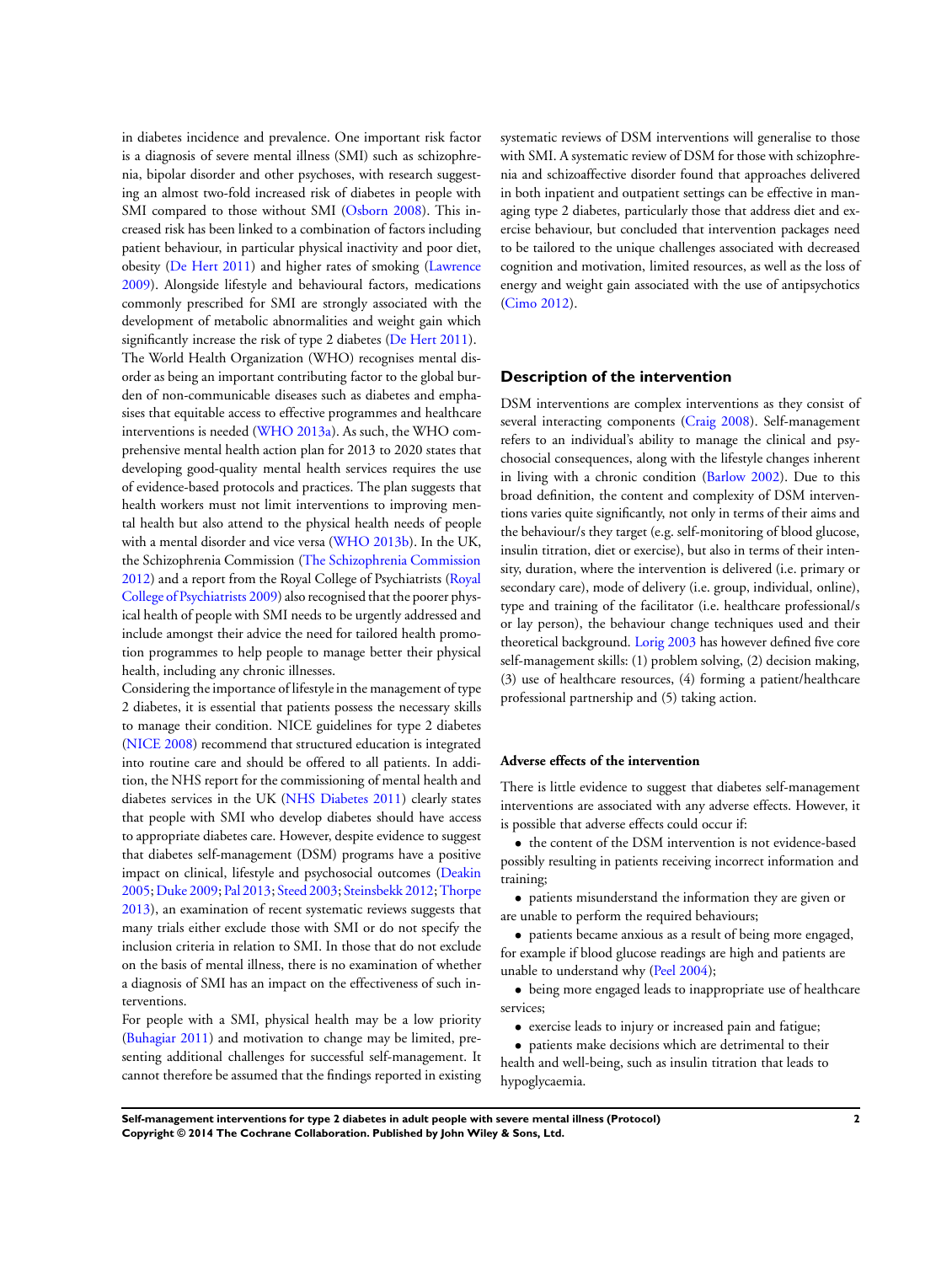## **How the intervention might work**

The development of self-management interventions has been influenced by several theories of health behaviour change, including social cognitive theory [\(Bandura 1986\)](#page-12-0), the theory of reasoned action and planned behaviour [\(Ajzen 1991](#page-12-0)), self-regulation theory [\(Leventhal 1984](#page-12-0)) and transtheoretical model [\(Prochaska 1997](#page-12-0)). These theories all identify concepts that predict health behaviour, primarily focusing on beliefs, attitudes and expectations. The resulting self-management interventions therefore differ in their theoretical underpinnings and hence the techniques they adopt to change behaviour. For example, a diabetes self-management intervention based on social cognitive theory [\(Bandura 1986](#page-12-0)) may seek to reduce carbohydrate intake by increasing diet-related selfefficacy. Bandura proposed a number of ways in which self-efficacy can be enhanced, including skills mastery where a person gains confidence by successfully achieving a goal, observation of someone performing the behaviour and verbal persuasion. These behaviour change techniques (BCTs) are the 'active ingredients' which explain how a self-management intervention works.

In response to guidance from the Medical Research Council [\(Craig](#page-12-0) [2008](#page-12-0)), which acknowledges the need for improved methods of

specifying and reporting complex interventions, the Behaviour Change Technique Taxonomy (BCTTv1) ([Michie 2013](#page-12-0)) was developed. The taxonomy provides standardised descriptions of the different techniques so that a shared language is used in the field of behaviour change, and links these techniques to published theories of behaviour change. The implementation of the BCTTv1 [\(Michie 2013](#page-12-0)) within this systematic review will therefore identify these active ingredients and provide a cumulative understanding, across the field of behaviour change, of how diabetes self-management interventions work.

In addition to the active ingredients there are a number of other key features of a behaviour change intervention including the behaviour or behaviours they aim to target (i.e. diet, exercise, selfmonitoring), duration, intensity, setting, mode of delivery and type and training facilitator, all of which can influence the efficacy and replicability of an intervention [\(Hoffman 2014\)](#page-12-0). [Figure](#page-6-0) [1](#page-6-0) presents a simplified schematic representation of the conceptual framework for DSM which acknowledges the complex nature of these interventions, along with the most well-established selfmanagement behaviour change techniques included in these interventions.

**Self-management interventions for type 2 diabetes in adult people with severe mental illness (Protocol) 3 Copyright © 2014 The Cochrane Collaboration. Published by John Wiley & Sons, Ltd.**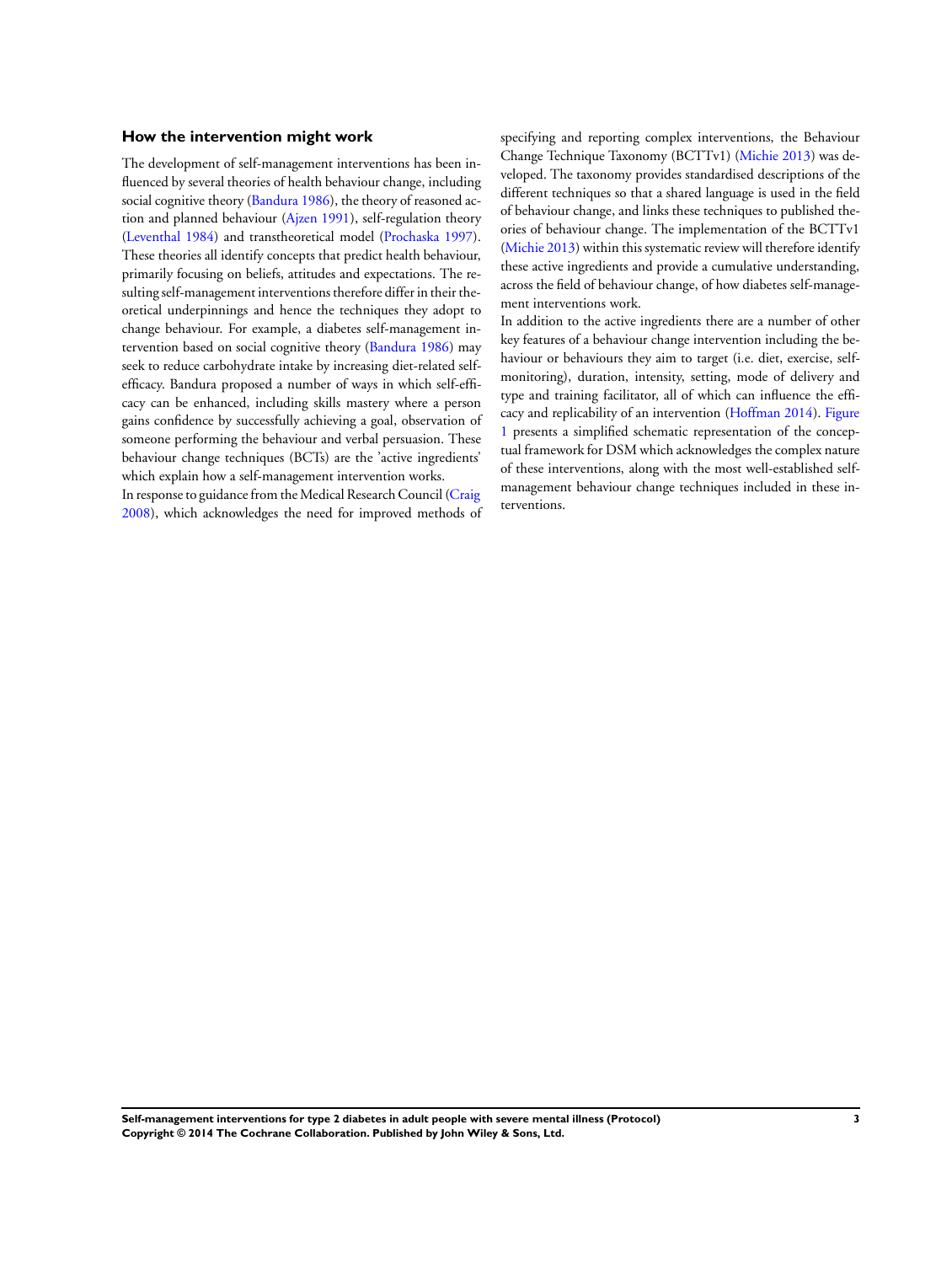

<span id="page-6-0"></span>

## **Why it is important to do this review**

Whilst there is some evidence to indicate statistically and clinically significant benefits for DSM interventions in the general population [\(Deakin 2005](#page-12-0); [Duke 2009](#page-12-0); [Pal 2013;](#page-12-0) [Steed 2003](#page-12-0); [Steinsbekk](#page-12-0) [2012](#page-12-0); [Thorpe 2013\)](#page-12-0), there is little evidence that these interventions are effective in changing outcomes for people with SMI and type 2 diabetes. This review aims to broaden the inclusion criteria of a previous systematic review ([Cimo 2012](#page-12-0)) to SMIs other than schizophrenia and schizoaffective disorder and other outcomes including patient-reported and socioeconomic outcomes.

This review will not only evaluate the effects of diabetes self-management interventions for people with SMI and type 2 diabetes, but will also provide us with the opportunity to describe, using established reporting systems, the active components of these interventions and the theoretical frameworks within which they were

developed. The Medical Research Council (MRC) guidelines for developing complex interventions [\(Craig 2008\)](#page-12-0) and the Consolidated Standards of Reporting Trials (CONSORT) statement for randomised controlled trials (RCTs) of non-pharmacological interventions ([Boutron 2008\)](#page-12-0) both acknowledge the need for improved methods of specifying and reporting intervention content. In addition to the BCTTv1 [\(Michie 2013\)](#page-12-0), a coding system to assess the different ways that behavioural interventions have employed theory ([Michie 2010](#page-12-0)) will also be applied. This theoretical coding system will enable an assessment of how, and to what extent, theory has been used to develop the intervention. Use of these coding systems will therefore be helpful in systematically identifying and documenting the content of DSM interventions for people with SMI and type 2 diabetes as well as establish which components and theories are most effective. By undertaking subgroup analysis this review will aim to identify not only if interven-

**Self-management interventions for type 2 diabetes in adult people with severe mental illness (Protocol) 4 Copyright © 2014 The Cochrane Collaboration. Published by John Wiley & Sons, Ltd.**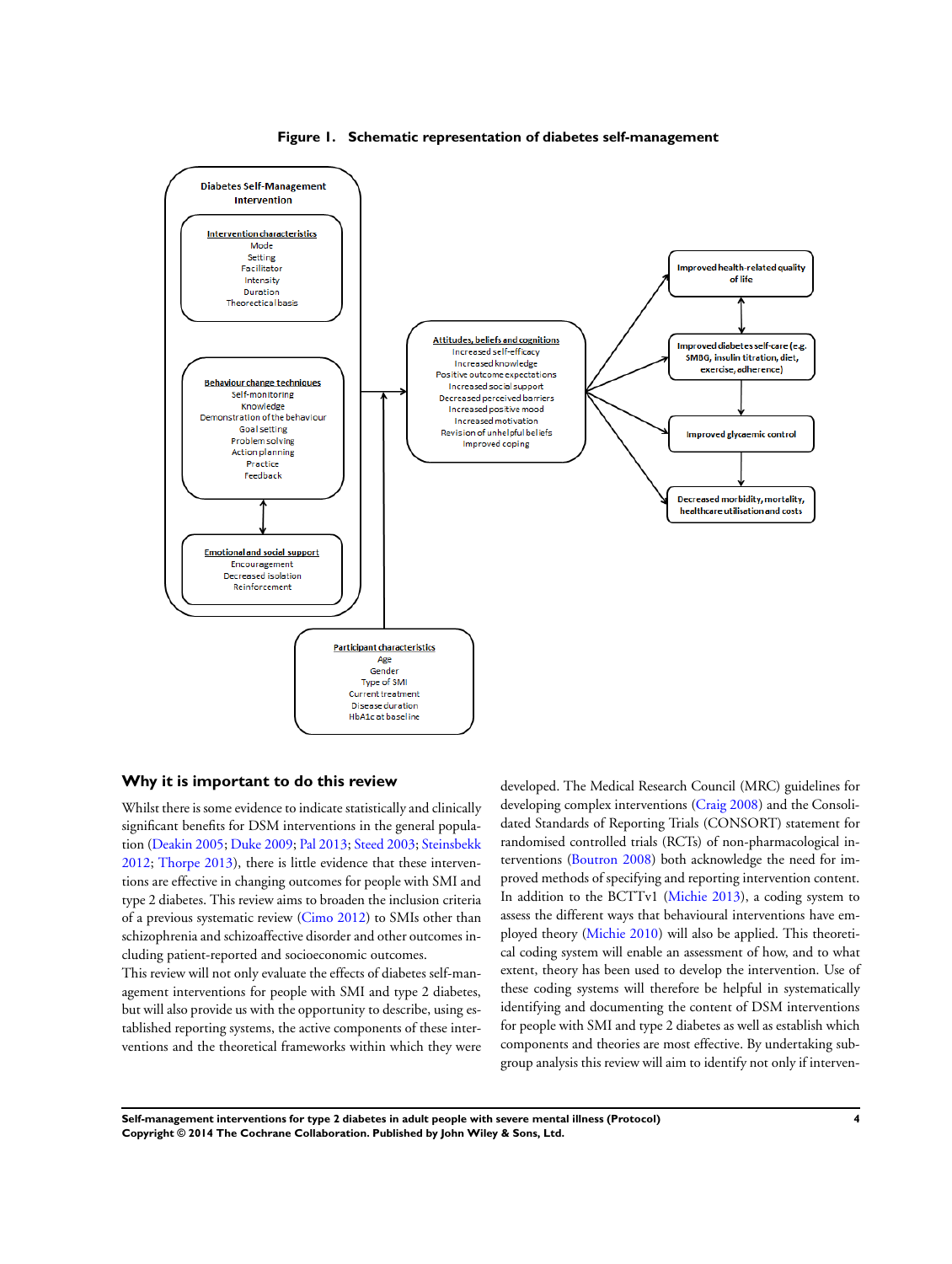tion effects vary by intervention characteristics, but also by patient characteristics, in order to establish what kind of self-management intervention works best for whom and under what conditions.

## **O B J E C T I V E S**

To assess the effects of diabetes self-management (DSM) interventions for people with type 2 diabetes with severe mental illness (SMI).

## **M E T H O D S**

## **Criteria for considering studies for this review**

## **Types of studies**

We will include RCTs.

## **Types of participants**

Adult individuals with SMI and type 2 diabetes. Adults participants will be defined as those aged 18 years and over.

## **Diagnostic criteria**

Diagnosis of type 2 diabetes should have been consistent with the standard classification criteria valid at the time of the trial (for example [ADA 1999](#page-12-0); [ADA 2008;](#page-12-0) [WHO 1998\)](#page-12-0). We plan to subject type 2 diabetes mellitus diagnostic criteria to a sensitivity analysis. SMI will be defined as psychosis, schizophrenia, schizoaffective disorder, bipolar disorder, personality disorder, or depression with psychotic features, however diagnosed.

## **Types of interventions**

## **Intervention**

Interventions that are targeted to improve the self-management of type 2 diabetes mellitus; this could include interventions that target self-monitoring of blood glucose, diet or exercise behaviour. This may or may not include the self-management of SMI but interventions which focus solely on the management of SMI will be excluded. The intervention can be of any duration.

## **Comparator**

The comparison group will be either another active intervention or usual/standard care.

## **Exclusions**

Any intervention which:

- includes only participants with type 1 diabetes;
- includes participants without SMI;
- involves participants under the age of 18 years, including
- trials that include both adults and children;
	- are targeted at healthcare professionals;
	- focuses exclusively on self-management of SMI.

Studies that include both type 1 and 2 diabetes will only be included if results can be extracted for participants with type 2 diabetes.

## **Types of outcome measures**

## **Primary outcomes**

- Self-care behaviours.
- Diabetes-related complications.
- Adverse events.

#### **Secondary outcomes**

- All-cause mortality.
- Health-related quality of life.
- Diabetes knowledge.
- Self-efficacy.
- Progression of severe mental illness.
- HbA1c.
- Body mass index (BMI).
- Weight.
- Blood pressure.
- Change in medication or intensity of drug treatment.
- Socioeconomic effects.

## **Method of outcome measurement**

• Diabetes-related complications defined as vascular complications (angina pectoris, myocardial infarction, stroke or peripheral vascular disease), neuropathy, nephropathy, retinopathy, diabetic foot and lower limb amputation and heart failure.

- Glycaemic control will be measured via HbA1c.
- Adverse events of the intervention defined as
- hypoglycaemia, pain, fatigue and anxiety.
	- All-cause mortality defined as death from any cause.
- Health-related quality of life evaluated with a validated generic or disease specific instrument such as the SF-36®
- [\(McHorney 1993;](#page-12-0) [Ware 1992](#page-12-0)) or Diabetes Health Profile (DHP) [\(Meadows 2000](#page-12-0)).

**Self-management interventions for type 2 diabetes in adult people with severe mental illness (Protocol) 5 Copyright © 2014 The Cochrane Collaboration. Published by John Wiley & Sons, Ltd.**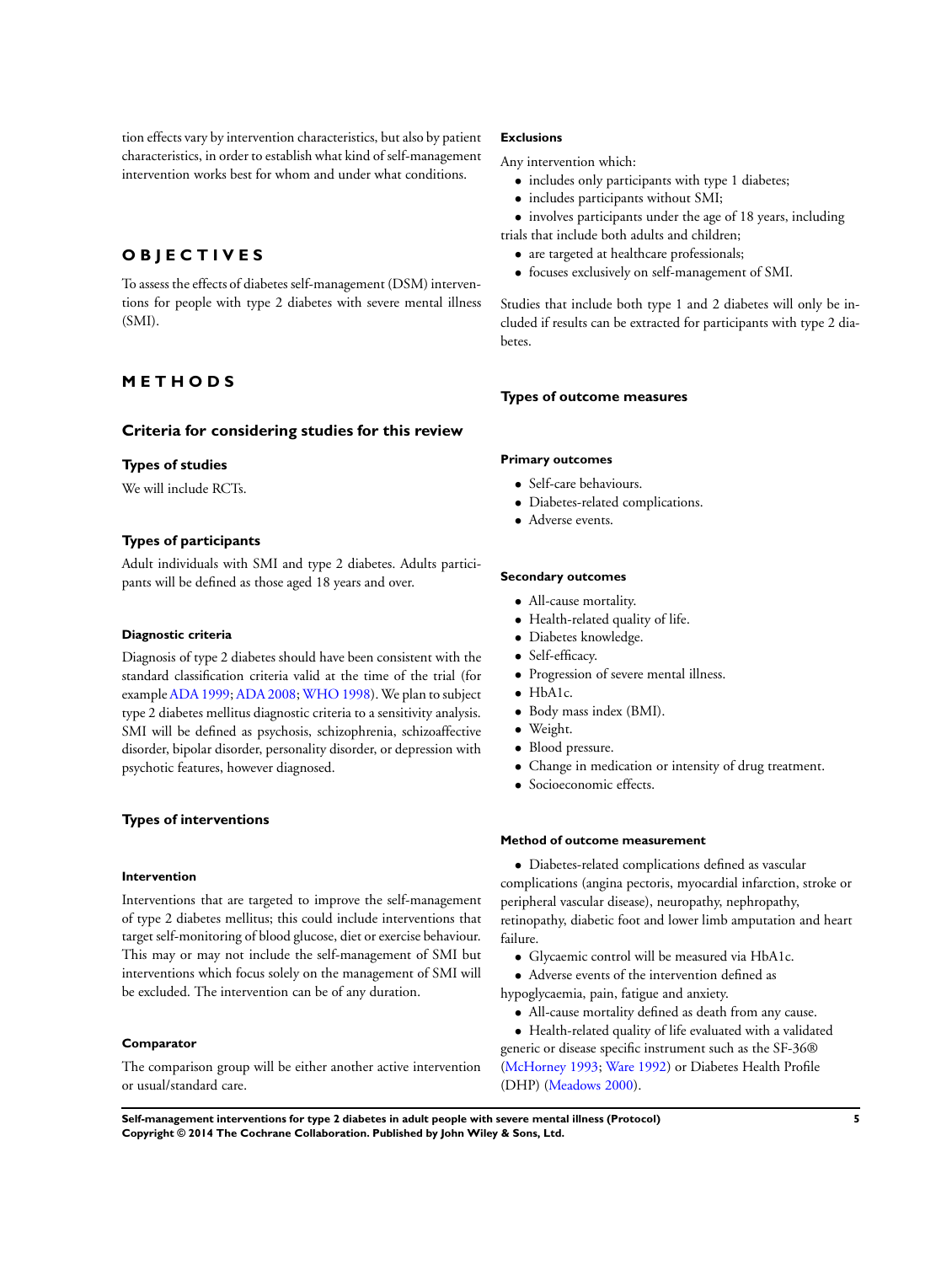• Self-care behaviours evaluated with a validated instrument such as the Summary of Diabetes Self-care Activities (SDSCA) measure ([Toobert 2000](#page-12-0)).

• Diabetes knowledge evaluated with a validated instrument such as the Brief Diabetes Knowledge Test [\(Fitzgerald 1998](#page-12-0)).

• General or diabetes-specific self-efficacy evaluated with a validated instrument such as the Diabetes Empowerment Scale [\(Anderson 2000\)](#page-12-0).

• Progression of severe mental illness assessed using a diseasespecific such as the Positive and Negative Syndrome Scale ([Kay](#page-12-0) [1987](#page-12-0)) or generic such as the Clinical Global Impressions scale [\(Busner 2007](#page-12-0)) or Health of the Nation Outcome Scale ([Wing](#page-12-0) [1998](#page-12-0)).

- BMI in kg/m² or waist-to-hip ratio as a ratio.
- Weight in kg or lbs.
- Systolic and diastolic blood pressure in mm Hg.

• Intensity of type 2 diabetes treatment defined as an increase in medication dose or the introduction of an additional drug.

• Intensity of SMI treatment defined as an increase in medication dose or the introduction of an additional drug.

• Socioeconomic effects: direct costs defined as admission/ readmission rates, average length of stay, visits to general practitioner, accident/emergency visits; indirect costs: defined as resources lost due to illness by patient or their family member.

## **Timing of outcome measurement**

The timing of outcome measurement will be classified as short, medium and long term. For any meta-analysis performed, data from the longest follow-up will be used. Short-term follow-up will be defined as measurement taken within one month of the end of the intervention period and will therefore capture the immediate effects of the intervention; medium-term follow-up will be defined as between one and six months post intervention and long-term follow-up six months and longer.

## **'Summary of findings' table**

We will present a 'Summary of findings' table reporting the following outcomes.

- 1. Diabetes-related complications.
- 2. All-cause mortality.
- 3. Adverse events.
- 4. Health-related quality of life.
- 5. Self-care behaviours.
- 6. HbA1c.
- 7. Socioeconomic effects.

## **Search methods for identification of studies**

## **Electronic searches**

We will search the following sources from inception of each database to the specified date and will place no restrictions on the language of publication.

- *The Cochrane Library.*
	- CDSR
	- CENTRAL
	- DARE
	- HTA
- MEDLINE.
- EMBASE.
- PsycINFO.
- Allied and Complimentary Medicine Database (AMED).
- Health Technology Assessment (HTA).
- NHS Economic Evaluations Database (NHS EED).
- CINAHL Plus.
- ICTRP trial register (http://apps.who.int/trialsearch/)
	- Australian New Zealand Clinical Trials Registry
	- ClinicalTrials.gov
	- EU Clinical Trials Register
	- ISRCTN
	- Brazilian Clinical Trials Registry
	- Chinese Clinical Trial Registry
	- Clinical Trials Registry India
	- Clinical Research Information Service Republic of

Korea

- Cuban Public Registry of Clinical Trials
- German Clinical Trials Register
- Iranian Registry of Clinical Trials
- Japan Primary Registries Network
- Pan African Clinical Trial Registry
- Sri Lanka Clinical Trials Registry
- The Netherlands National Trial Register
- Thai Clinical Trials Register

We will continuously apply a MEDLINE (via Ovid SP) email alert service to identify newly published studies using the same search strategy as described for MEDLINE (for details on search strategies see [Appendix 1](#page-15-0)). After supplying the final review draft for editorial approval, the Cochrane Metabolic and Endocrine Disorders Group (CMED) will perform a complete update search on all databases available at the editorial office and send the results to the review authors. Should we identify new studies for inclusion we will evaluate these, incorporate findings in our review and resubmit another review draft ([Beller 2013\)](#page-12-0).

If we detect additional relevant key words during any of the electronic or other searches, we will modify the electronic search strategies to incorporate these terms and document the changes.

## **Searching other resources**

We will try to identify other potentially eligible trials or ancillary publications by searching the reference lists of retrieved articles including trials, (systematic) reviews, meta-analyses and health tech-

**Self-management interventions for type 2 diabetes in adult people with severe mental illness (Protocol) 6 Copyright © 2014 The Cochrane Collaboration. Published by John Wiley & Sons, Ltd.**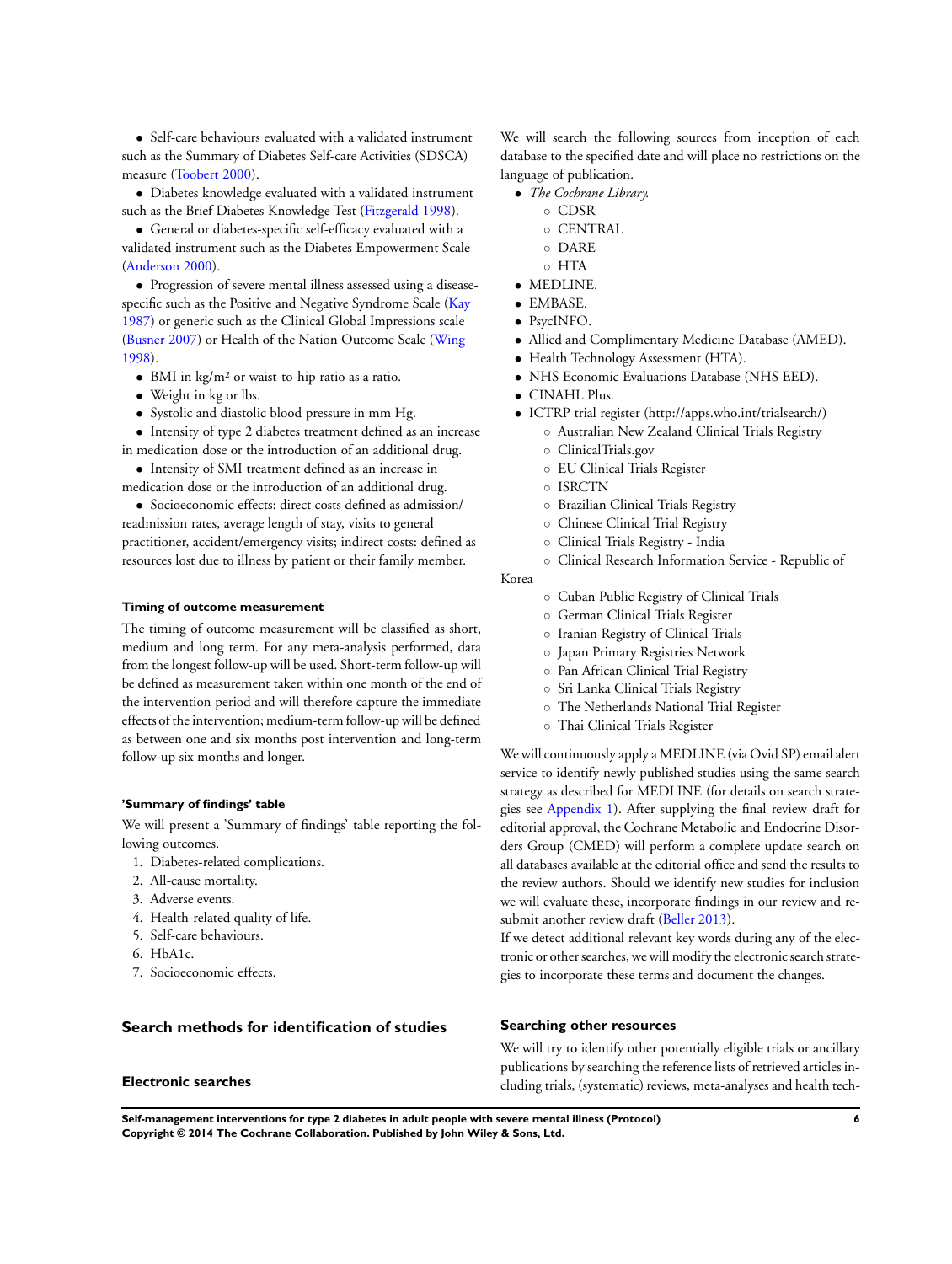nology assessment reports. Unpublished literature will be searched for using the following databases.

• BASE: Bielefeld Academic Research Engine [\(http://](http://www.base-search.net/) [www.base-search.net/\)](http://www.base-search.net/).

• Open Grey ([http://www.opengrey.eu/\)](http://www.opengrey.eu/).

• NHS Evidence ([http://www.evidence.nhs.uk/\)](http://www.evidence.nhs.uk/).

• UK Clinical Research Network Study Portfolio ([http://](http://public.ukcrn.org.uk/search/) [public.ukcrn.org.uk/search/\)](http://public.ukcrn.org.uk/search/).

## **Data collection and analysis**

## **Selection of studies**

Two review authors (HM, MH) will independently scan the abstract, title, or both, of every record retrieved, to determine which studies should be assessed further. We will investigate all potentially-relevant articles as full text. We will resolve any discrepancies through consensus or recourse to a third review author (CF). If resolving disagreement is not possible, the article will be added to those 'awaiting assessment' and we will contact study authors for clarification. We will present an adapted PRISMA (Preferred Reporting Items for Systematic Reviews and Meta-Analyses) diagram of study selection ([Liberati 2009\)](#page-12-0).

#### **Data extraction and management**

For studies that fulfil inclusion criteria, two review authors (HM, KM) will independently extract key participant and intervention characteristics and report data on efficacy outcomes and adverse events using standard data extraction templates as supplied by the CMED, with any disagreements to be resolved by discussion, or, if required, by consultation with a third review author(AS).

We will provide information including trial identifier about potentially relevant ongoing studies in the table 'Characteristics of ongoing studies'. We will try to find the protocol of each included study and will report primary, secondary and other outcomes in comparison with data in publications in a joint appendix 'Matrix of study endpoint (publications and trial documents)'.

We will email all authors of included studies to enquire whether they are willing to answer questions regarding their trials. We will present the results of this survey in an appendix. Thereafter, we will seek relevant missing information on the trial from the primary author(s) of the article, if required.

Both the intervention and comparator group will be coded for the use of theory and behaviour change techniques. This will enable articles to be grouped according to the unique components found within the diabetes self-management (DSM) intervention:

## **Use of theory**

A theory coding scheme has been developed which assesses how and to what extent theory has been used to develop an intervention [\(Michie 2010\)](#page-12-0). The coding scheme consists of 19 items each requiring a yes, no or do not know response. These 19 questions are classified into six categories: (i) is theory mentioned, (ii) are the relevant theoretical constructs targeted, (iii) is theory used to select recipients or tailor an intervention, (iv) are the relevant theoretical constructs measured, (v) is theory tested and (vi) has theory been refined. For the purposes of any statistical analysis, if the theoretical basis for the intervention group is the same as the control group, the intervention will be coded as not having a theoretical basis (except for descriptive purposes); as theory would be unable to explain the difference in the effect size between the two groups.

## **Behaviour change techniques**

The recently published behaviour change technique taxonomy (BCTTv1) ([Michie 2013\)](#page-12-0) will be used to code both the intervention and control groups. The behaviour change technique (BCT) will either be coded as being present within the intervention and control group, in the intervention group only or within the control group only. A description will be provided of the most common and consistently implemented techniques. For the purposes of any statistical analysis only those BCTs which are unique to the intervention groups will be analysed to enable identification of those techniques that could be attributed to differences in outcomes between groups. Those involved in the extraction and coding of data on BCTs will have undertaken the required BCTT training. If the same BCT is employed within both the intervention and control group, the intervention will be coded as not containing the BCT (except for descriptive purposes); as the BCT would be unable to explain any differences in effect size between the two conditions.

## **Dealing with duplicate and companion publications**

In the event of duplicate publications, companion documents or multiple reports of a primary study, we will maximise yield of information by collating all available data and use the most complete data set aggregated across all known publications. In case of doubt, the publication reporting the longest follow-up associated with our primary or secondary outcomes will be given priority.

#### **Assessment of risk of bias in included studies**

Two review authors (HM, JJ) will assess the risk of bias of each included study independently. We will resolve disagreements by consensus, or by consultation with a third author (MH). We will assess risk of bias using the Cochrane Collaboration's tool for assessment of risk of bias ([Higgins 2011a](#page-12-0); [Higgins 2011b](#page-12-0)) using the following criteria.

• Random sequence generation (selection bias).

**Self-management interventions for type 2 diabetes in adult people with severe mental illness (Protocol) 7 Copyright © 2014 The Cochrane Collaboration. Published by John Wiley & Sons, Ltd.**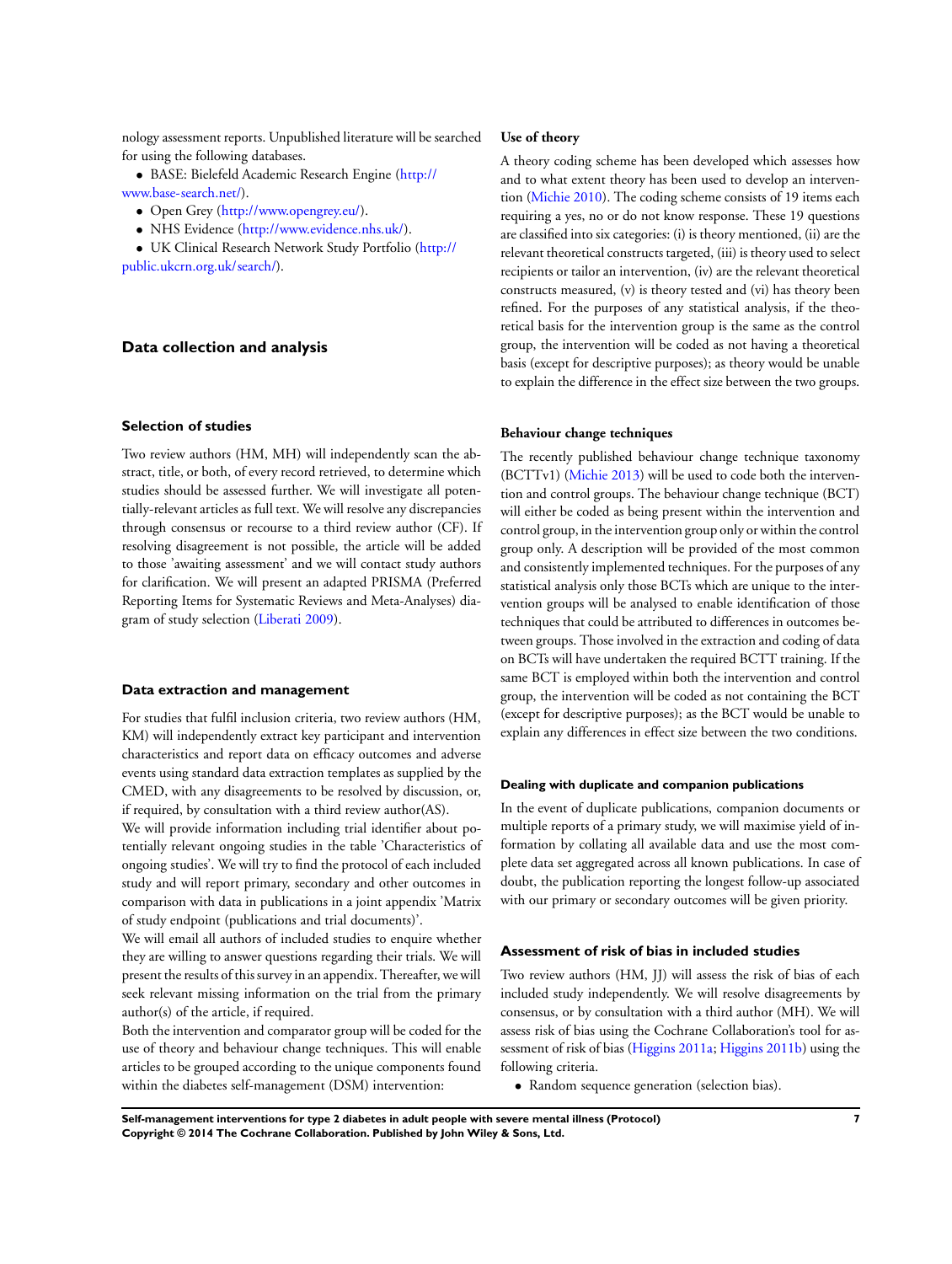• Allocation concealment (selection bias).

• Blinding (performance bias and detection bias), blinding of participants and personnel assessed separately from blinding of outcome assessment.

- Incomplete outcome data (attrition bias).
- Selective reporting (reporting bias).
- Other bias.

We will judge 'Risk of bias' criteria as 'low risk', 'high risk' or 'unclear risk' and will evaluate individual bias items as described in the *Cochrane Handbook for Systematic Reviews of Interventions* [\(Higgins 2011a\)](#page-12-0). We will present a 'Risk of bias' graph and a 'Risk of bias summary' figure. We will assess the impact of individual bias domains on study results at the endpoint and study levels. In case of high risk of selection bias, all endpoints investigated in the associated study will be marked as 'high risk'.

For performance bias (blinding of participants and personnel) and detection bias (blinding of outcome assessors) we will evaluate the risk of bias separately for each outcome [\(Hróbjartsson 2013](#page-12-0)). We will note whether outcomes were measured subjectively or objectively, for example, if body weight was measured by participants or study personnel.

We will consider the implications of missing outcome data from individual participants per outcome such as high drop-out rates (e.g. above 15%) or disparate attrition rates (e.g. difference of 10% or more between study arms).

We will assess outcome reporting bias by integrating the results of an appendix 'Examination of outcome reporting bias' [\(Kirkham](#page-12-0) [2010](#page-12-0)), an appendix 'Matrix of study endpoints (publications and trial documents)' and section 'Outcomes (outcomes reported in abstract of publication)' of the 'Characteristics of included studies' table. This analysis will form the basis of the judgement of selective reporting (reporting bias).

We define the following endpoints as subjective outcomes.

- Health-related quality of life.
- Self-care behaviours.
- Diabetes knowledge.
- Self-efficacy.
- Adverse events, depending on measurement.
- Body mass index (BMI), depending on measurement.
- Weight, depending on measurement.

• Change in medication or intensity of drug treatment, depending on measurement.

We define the following outcomes as objective outcomes.

- HbA1c.
- All-cause mortality.
- Diabetes-related complications.
- Body mass index (BMI), depending on measurement.
- Weight, depending on measurement.
- Blood pressure.
- Change in medication or intensity of drug treatment, depending on measurement.

• Socioeconomic effects.

## **Measures of treatment effect**

We will express dichotomous outcomes as risk ratios, with 95% confidence intervals (CI). For continuous outcomes where the same measurement scale has been used e.g. HbA1c, the measure of treatment effect will be the mean difference or difference in means, with 95% CI. For continuous outcomes where different measurement scales have been used, such as quality of life, the measure of treatment effect will be standardised mean difference (SMD). The definition of SMD used in Cochrane reviews is the effect size known in social science as Hedges' g (adjusted) ([Hedges](#page-12-0) [1985](#page-12-0)). If Hedge's g is not reported it will be calculated as the difference between the two means (intervention and control) divided by the pooled standard deviation. If this is not possible, the results of each study will be described in a narrative synthesis. We will express time-to-event data as hazard ratios (HRs) with 95% CIs.

## **Unit of analysis issues**

We will take into account the level at which randomisation occurred, such as cross-over trials, cluster-randomised trials and multiple observations for the same outcome.

Data from cross-over trials will be extracted for the intervention and control group at baseline and at the time point immediately prior to cross-over. In case of a unit of analysis error occurrence in cluster-randomised controlled trials, we will adjust for the design effect by reducing the size of the trial to its "effective sample size" [\(Rao 1992\)](#page-12-0). This is calculated by dividing the original sample size by the 'design effect'. The design effect is  $1 + (M - 1) * ICC$ , where M is the average cluster size and ICC is the intra-cluster correlation coefficient. For dichotomous data, both the number of participants and the number experiencing the event will be divided by the design effect. For continuous data, only the sample sizes will be reduced; means and standard deviations will remain unchanged [\(Higgins 2011a\)](#page-12-0).

## **Dealing with missing data**

We will obtain missing data from authors, if feasible, and carefully evaluate important numerical data such as screened, randomised participants as well as intention-to-treat (ITT), and as-treated and per-protocol populations. We will investigate attrition rates, e.g. drop-outs, losses to follow-up and withdrawals, and critically appraise issues of missing data or using imputation methods (e.g. last observation carried forward (LOCF), mean imputation, imputing based on predicted values from a regression analysis).

Where standard deviations for outcomes are not reported and we do not receive information from study authors, we will impute these values by assuming the standard deviation of the missing outcome to be the average of the standard deviations from those studies where this information was reported. We will investigate

**Self-management interventions for type 2 diabetes in adult people with severe mental illness (Protocol) 8 Copyright © 2014 The Cochrane Collaboration. Published by John Wiley & Sons, Ltd.**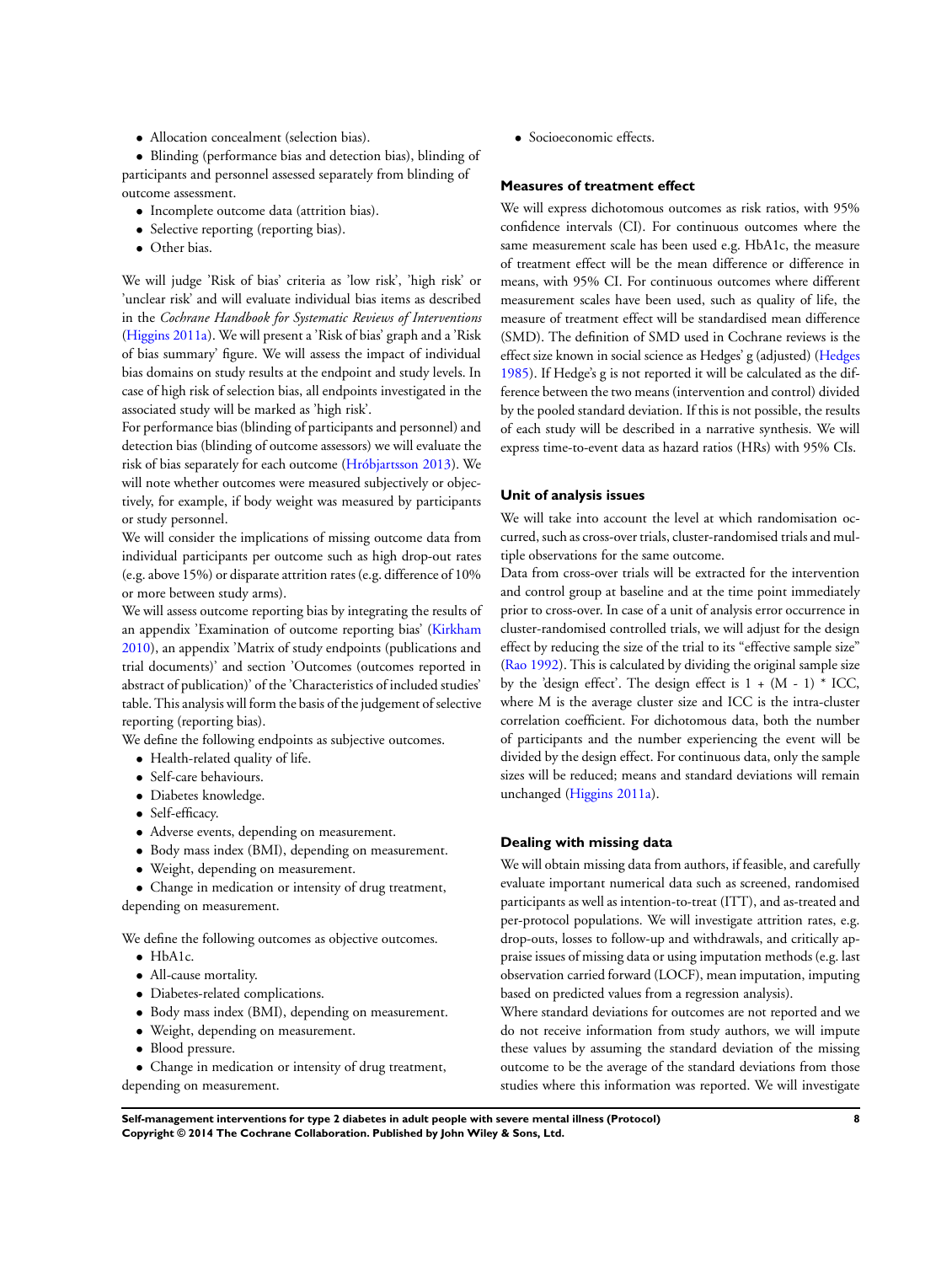the impact of imputation on meta-analyses by means of sensitivity analysis.

If authors fail to respond within one month of first contact, a second attempt will be made. If after two months no response is received data will be recorded as missing.

## **Assessment of heterogeneity**

In the event of substantial clinical, methodological or statistical heterogeneity, we will not report study results as the pooled effect estimate in a meta-analysis. We will identify heterogeneity (inconsistency) by visual inspection of the forest plots and by using a standard Chi<sup>2</sup> test with a significance level of  $\alpha = 0.1$ . In view of the low power of this test, we will also consider the  $I^2$  statistic, which quantifies inconsistency across studies to assess the impact of heterogeneity on the meta-analysis [\(Higgins 2002](#page-12-0); [Higgins](#page-12-0)  $2003$ ); where an I<sup>2</sup> statistic of 75% or more indicates a considerable level of heterogeneity ([Higgins 2011a\)](#page-12-0). We expect type of diabetes treatment (i.e. insulin versus non-insulin dependent type 2 diabetes) and SMI diagnosis to introduce clinical heterogeneity.

## **Assessment of reporting biases**

If we include 10 studies or more that investigate a particular outcome, we will use funnel plots to assess small-study effects. Owing to several possible explanations for funnel plot asymmetry, we will interpret results carefully [\(Sterne 2011](#page-12-0)).

## **Data synthesis**

Unless there is good evidence for homogeneous effects across studies, we will summarise primarily low risk of bias data by means of a random-effects model [\(Wood 2008\)](#page-12-0). We will interpret randomeffects meta-analyses with due consideration of the whole distribution of effects, ideally by presenting a prediction interval ([Higgins](#page-12-0) [2009](#page-12-0)). A prediction interval specifies a predicted range for the true treatment effect in an individual study and will be calculated if there are at least three studies [\(Riley 2011\)](#page-12-0). In addition, we will perform statistical analyses according to the statistical guidelines contained in the latest version of the *Cochrane Handbook for Systematic Reviews of Interventions* ([Higgins 2011a\)](#page-12-0).

## **Quality of evidence**

We will present the overall quality of the evidence for each outcome according to the Grading of Recommendations Assessment, Development and Evaluation (GRADE) approach, which takes into account issues not only related to internal validity (risk of bias, inconsistency, imprecision, publication bias), but also to external validity such as directness of results*.* Two review authors (HM, KM) will independently rate the quality for each outcome. We will present a summary of the evidence in a 'Summary of findings' table, which provides key information about the best estimate of the

magnitude of the effect, in relative terms and absolute differences for each relevant comparison of alternative management strategies, numbers of participants and studies addressing each important outcome and the rating of the overall confidence in effect estimates for each outcome. We will create the 'Summary of findings' table based on the methods described in chapter 11 of the *Cochrane Handbook for Systematic Reviews of Interventions* ([Higgins 2011a](#page-12-0)). We will present results on the outcomes as described in the [Types](#page-6-0) [of outcome measures](#page-6-0) section. If meta-analysis is not possible, we will present results in a narrative 'Summary of findings' table. In addition, we will establish an appendix 'Checklist to aid consistency and reproducibility of GRADE assessments' [\(Meader 2014](#page-12-0)) to help with standardisation of 'Summary of findings' tables.

### **Subgroup analysis and investigation of heterogeneity**

Patient education and self-management are an integral part of diabetes care. Patients have a right to receive education about their diabetes and the treatment options, as well as information and training in how they can best manage their condition. Clearly the efficacy of diabetes self-management interventions for people with SMI is important, but it is equally important to identify the optimal content and delivery methods as well as the participant characteristics which lead to the most improved outcomes. Subgroup analyses will therefore be performed in order to establish if intervention effects vary with different participant populations or intervention characteristics. These comparisons will be hypothesis generating only.

- Age.
- Gender.

• Disease duration at baseline for both type 2 diabetes and SMI.

• Insulin-treated versus non-insulin treated type 2 diabetes.

• SMI treatment (i.e. antipsychotic medication versus no antipsychotic medication, typical (first generation) antipsychotic medication versus atypical (second generation) antipsychotic medication, olanzapine or clozapine treatment versus other antipsychotic treatment).

• SMI diagnosis (i.e. psychosis, schizophrenia, schizoaffective disorder, bipolar disorder, personality disorder or depression with psychotic features).

• Targeted behaviour (e.g. self-monitoring, self-adaption of drug/insulin, exercise, diet).

- HbA1c at baseline.
- Behaviour change techniques used.
- Use of a theory to inform the intervention.
- Intensity of the intervention.

• Intervention setting (i.e. primary, secondary care or community).

## **Sensitivity analysis**

**Self-management interventions for type 2 diabetes in adult people with severe mental illness (Protocol) 9 Copyright © 2014 The Cochrane Collaboration. Published by John Wiley & Sons, Ltd.**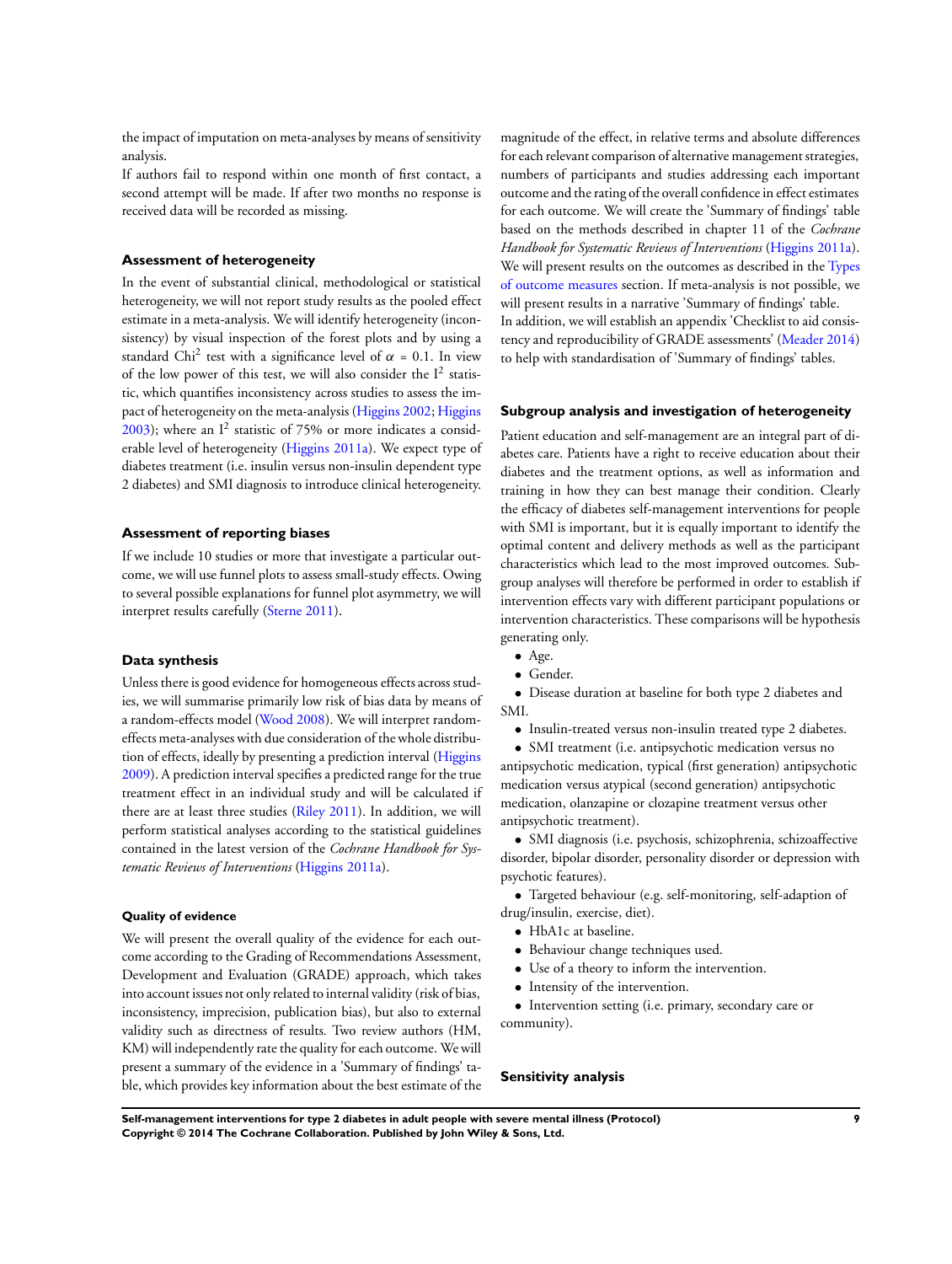<span id="page-12-0"></span>We will perform sensitivity analyses in order to explore the influence of the following factors (when applicable) on effect sizes.

• Restricting the analysis to published studies.

• Restricting the analysis by taking into account risk of bias, as specified in the section ['Assessment of risk of bias in included](#page-6-0) [studies'](#page-6-0).

• Restricting the analysis to very long or large studies to establish the extent to which they dominate the results.

• Restricting the analysis to studies using the following filters: diagnostic criteria, imputation, language of publication, source of funding (industry versus other), country.

We will also test the robustness of the results by repeating the analysis using different measures of effect size (RR, OR etc.) and different statistical models (fixed-effect and random-effects models).

## **A C K N O W L E D G E M E N T S**

We thank Karla Bergerhoff and Inti-Maria Metzendorf the former and current Trials Search Coordinator in the Cochrane Metabolic and Endocrine Disorders Group for assistance in designing the search strategy.

## **R E F E R E N C E S**

## **Additional references**

## **ADA 1999**

The Expert Committee on the Diagnosis and Classification of Diabetes Mellitus. Report of the expert committee on the diagnosis and classification of diabetes mellitus. *Diabetes Care* 1999;**22**:S5–19.

## **ADA 2008**

American Diabetes Association. Standards of medical care in diabetes - 2008. *Diabetes Care* 2008;**31**:S12–54.

#### **Ajzen 1991**

Ajzen I. The theory of planned behavior. *Organisational Behavior and Human Decision Processes* 1991;**50**:179–211.

## **Anderson 2000**

Anderson RM, Funnell MM, Fitzgerald JT, Marrero DG. The Diabetes Empowerment Scale: a measure of psychosocial self-efficacy. *Diabetes Care* 2000;**23**:739–43.

#### **Bandura 1986**

Bandura A. Social. *Social Foundations of Thought and Action: a Social Cognitive Theory*. Prentice-Hall, 1986.

## **Barlow 2002**

Barlow JH. How to use education as an intervention in osteoarthritis. *Balliere's Best Practice & Research. Clinical Rheumatology* 2001;**15**(4):545–8.

#### **Beller 2013**

Beller EM, Chen JK, Wang UL, Glasziou PP. Are systematic reviews up-to-date at the time of publication?. *Systematic Reviews* 2013;**2**:36.

#### **Boutron 2008**

Boutron I, Moher D, Altman DG, Schulz K, Ravaud P for the CONSORT group. Extending the CONSORT statement to randomized trials of nonpharmacologic treatment: explanation and elaboration. *Annals of Internal Medicine* 2008;**148**:295–309.

## **Buhagiar 2011**

Buhagiar K, Parsonage L, Osborn DP. Physical health behaviours and health locus of control in people with schizophrenia-spectrum disorder and bipolar disorder: a cross-sectional comparative study with people with nonpsychotic mental illness. *BMC Psychiatry* 2011;**11**:104.

## **Busner 2007**

Busner J, Targum SD. The clinical global impressions scale: applying a research tool in clinical practice. *Psychiatry* 2007; **4**(7):28–37.

## **Cimo 2012**

Cimo A, Stergiopoulos E, Cheung C, Bonato S, Dewa CS. Effective lifestyle interventions to improve type II diabetes self-management for those with schizophrenia or schizoaffective disorder. *BMC Psychiatry* 2012;**12**:24.

## **Craig 2008**

Craig P, Dieppe P, Macintrye S, Michie S, Nazareth I, Petticrew M. Developing and evaluating complex interventions: the new Medical Research Council guidance. *BMJ* 2008;**337**:a1655.

## **De Hert 2011**

De Hert M, Correll CU, Bobes J, Cetkovich-Bakmas M, Cohen D, Asai I, et al.Physical illness in patients with severe mental disorders. I. Prevalence, impact of medications and disparities in health care. *World Psychiatry* 2011;**10**(1): 52–77.

#### **Deakin 2005**

Deakin TA, McShane CE, Cade JE, Williams R. Group based training for self-management strategies in people with type 2 diabetes mellitus. *Cochrane Database of Systematic Reviews* 2005, Issue 2. [DOI: 10.1002/ 14651858.CD003417.pub2]

## **Duke 2009**

Duke SAS, Colagiuri S, Colagiuri R. Individual patient education for people with type 2 diabetes mellitus. *Cochrane Database of Systematic Reviews* 2009, Issue 1. [DOI: 10.1002/14651858.CD005268.pub2]

## **Fitzgerald 1998**

Fitzgerald JT, Funnell MM, Hess GE, Barr PA, Anderson RM, Hiss RG, et al.The reliability and validity of a brief diabetes knowledge test.. *Diabetes Care* 1998;**21**:706–10.

**Self-management interventions for type 2 diabetes in adult people with severe mental illness (Protocol) 10 Copyright © 2014 The Cochrane Collaboration. Published by John Wiley & Sons, Ltd.**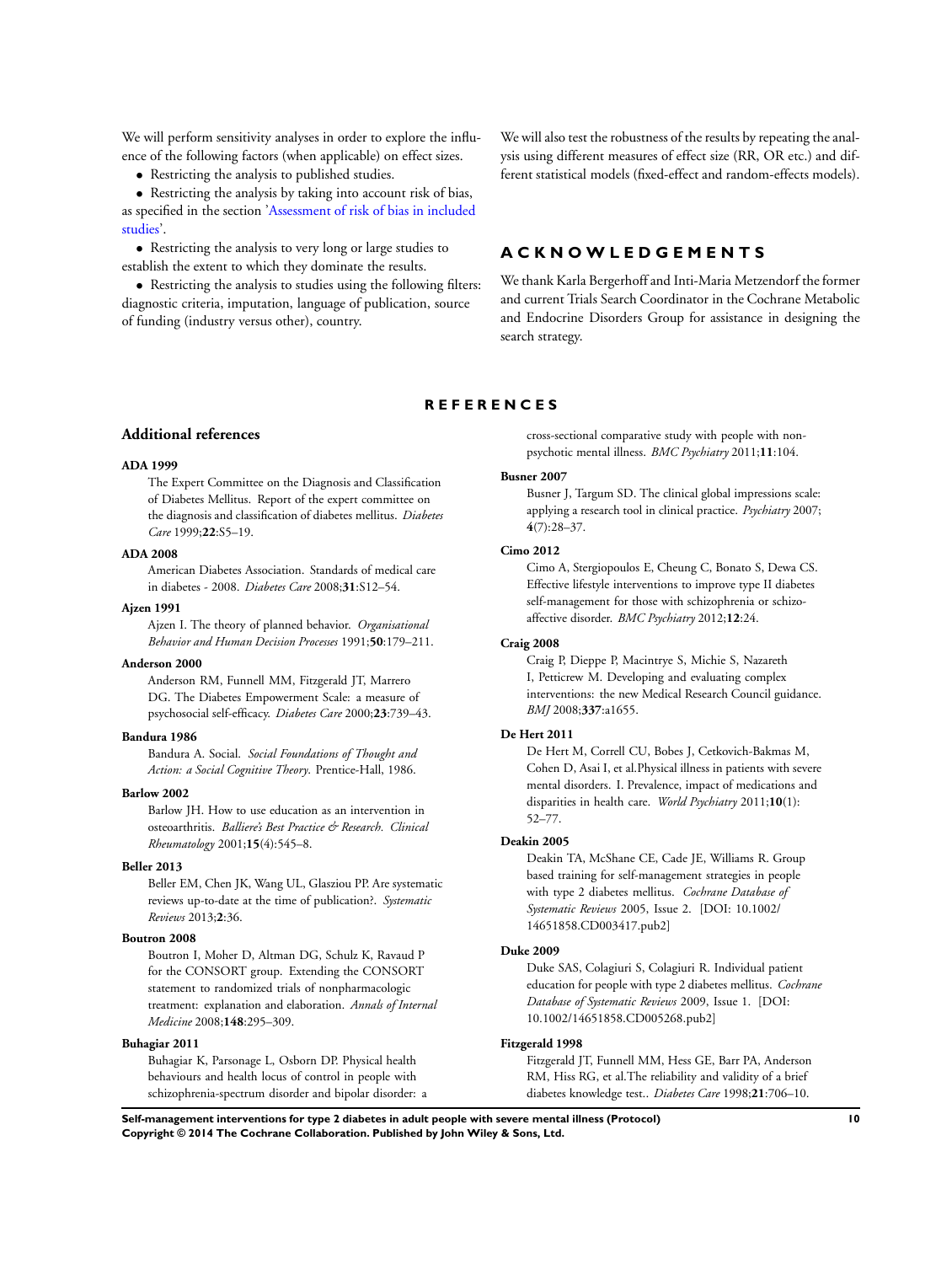## **Hedges 1985**

Hedges LV, Olkin I. *Statistical Methods for Meta-analysis*. New York: Academic Press, 1985.

## **Higgins 2002**

Higgins JPT, Thompson SG. Quantifying heterogeneity in a meta-analysis. *Statistics in Medicine* 2002;**21**:1539–58.

## **Higgins 2003**

Higgins JPT, Thompson SG, Deeks JJ, Altman DG. Measuring inconsistency in meta-analysis. *BMJ* 2003;**327**: 557–60.

## **Higgins 2009**

Higgins JPT, Thompson SG, Spiegelhalter DJ. A reevaluation of random-effects meta-analysis. *Journal of the Royal Statistical Society: Series A (Statistics in Society)* 2009; **172**:137–59.

## **Higgins 2011a**

Higgins JPT, Green S (editors). Cochrane Handbook for Systematic Reviews of Interventions Version 5.1.0 [updated March 2011]. The Cochrane Collaboration, 2011. Available from www.cochrane-handbook.org.

## **Higgins 2011b**

Higgins JPT, Altman DG, Gøtzsche PC, Jüni P, Moher D, Oxman AD, et al.The Cochrane Collaboration's tool for assessing risk of bias in randomised trials. *BMJ* 2011;**343**: d5928.

## **Hoffman 2014**

Hoffman TC, Glasziou PP, Boutron I, Milne R, Perera R, Moher D, et al.Better reporting of interventions: template for intervention description and replication (TIDieR) checklist and guide. *BMJ* 2014;**348**:g1687.

## **Hróbjartsson 2013**

Hróbjartsson A, Thomsen AS, Emanuelsson F, Tendal B, Hilden J, Boutron I, et al.Observer bias in randomized clinical trials with measurement scale outcomes: a systematic review of trials with both blinded and nonblinded assessors. *Canadian Medical Association Journal* 2013;**185**:E201–11.

## **International Diabetes Federation 2013**

International Diabetes Federation. IDF Diabetes Atlas 6<sup>th</sup> edition. http://www.idf.org/diabetesatlas. Accessed 2 May 2014.

#### **Kay 1987**

Kay SR, Flszbein A, Opfer LA. The Positive and Negative Syndrome Scale (PANSS) for Schizophrenia. *Schizophrenia Bulletin* 1987;**13**(2):261–76.

## **Kirkham 2010**

Kirkham JJ, Dwan KM, Altman DG, Gamble C, Dodd S, Smyth R, et al.The impact of outcome reporting bias in randomised controlled trials on a cohort of systematic reviews. *BMJ* 2010;**340**:c365.

#### **Lawrence 2009**

Lawrence D, Mitrou F, Zubrick SR. Smoking and mental illness: results from population surveys in Australia and the United States. *BMC Public Health* 2009;**9**:285.

## **Leventhal 1984**

Leventhal H, Nerenz DR, Steele DF. Illness representations and coping with health threats. *A Handbook of Psychology*

*and Health*. Baum A, Singer J. Hillsdales, NJ: Erlbaum, 1984:219–52.

## **Liberati 2009**

Liberati A, Altman DG, Tetzlaff J, Mulrow C, Gøtzsche PC, Ioannidis JPA, et al.The PRISMA statement for reporting systematic and meta-analyses of studies that evaluate interventions: explanation and elaboration. *PLoS Medicine* 2009;**6**:1–28.

## **Lorig 2003**

Lorig KR, Holman H. Self-management education: history, definition, outcomes, and mechanisms. *Annals of Behavioural Medicine* 2003;**26**:1–7.

## **McHorney 1993**

McHorney CA, Ware JE, Raczek AE. The MOS 36-item short-form health survey: II. Psychometric and clinical tests of validity in measuring physical and mental health constructs. *Medical Care* 1993;**31**:247–63.

## **Meader 2014**

Meader N, King K, Llewellyn A, Norman G, Brown J, Rodgers M, et al.A checklist designed to aid consistency and reproducibility of GRADE assessments: development and pilot validation. *Systematic Reviews* 2014;**3**:82.

## **Meadows 2000**

Meadows KA, Abrams C, Sandbaek A. Adaptation of the Diabetes HealthProfile (DHP-1) for use with patients with Type 2 Diabetes mellitus: psychometric evaluation and cross-cultural comparison. *Diabetic Medicine* 2000;**17**: 572–80.

#### **Michie 2010**

Michie S, Prestwich A. Are interventions theory based? Development of a theory coding scheme. *Health Psychology* 2010;**29**:1–8.

## **Michie 2013**

Michie S, Johnston M, Abraham C, Francis J, Eccles MP. The behaviour change technique taxonomy (v1) of 93 hierarchically clustered techniques: building an international consensus for the reporting of behaviour change interventions. *Annals of Behavioural Medicine* 2013; **46**:81–95.

#### **NHS Diabetes 2011**

NHS Diabetes. *Commissioning Mental Health and Diabetes Services*. London: NHS Diabetes, 2011.

## **NICE 2008**

National Collaborating Centre for Chronic Conditions. *Type 2 Diabetes: National Clinical Guideline for Management in Primary and Secondary Care (update)*. London: Royal College of Physicians, 2008.

## **Osborn 2008**

Osborn D, Wright C, Levy G, King M, Deo R, Nazareth I. Relative risk of diabetes, dyslipidaemia, hypertension and the metabolic syndrome in people with severe mental illnesses: systematic review and meta analysis. *BMC Psychiatry* 2008;**8**:84.

#### **Pal 2013**

Pal K, Eastwood SV, Michie S, Farmer AJ, Barnard ML, Peacock R, et al.Computer-based diabetes self-management

**Self-management interventions for type 2 diabetes in adult people with severe mental illness (Protocol) 11 Copyright © 2014 The Cochrane Collaboration. Published by John Wiley & Sons, Ltd.**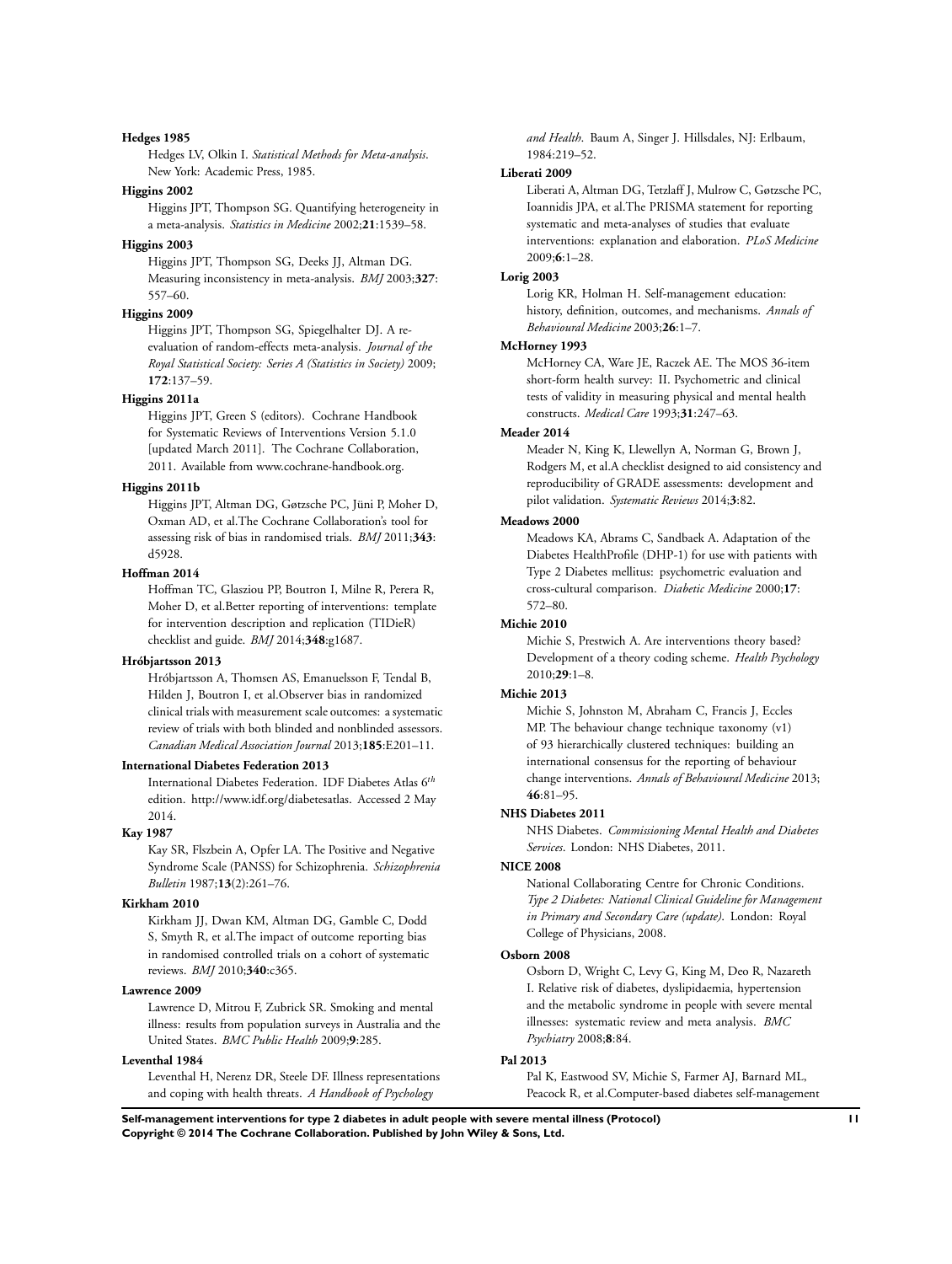interventions for adults with type 2 diabetes mellitus. *Cochrane Database of Systematic Reviews* 2013, Issue 3. [DOI: 10.1002/14651858.CD008776.pub2]

## **Peel 2004**

Peel E, Parry O, Douglas M, Lawton J. Blood glucose self-monitoring in non-insulin-treated type 2 diabetes: a qualitative study of patients' perspectives. *British Journal of General Practice* 2004;**54**:183–8.

## **Prochaska 1997**

Prochaska JO, Velicer WF. The transtheoretical model of health behaviour change. *American Journal of Health Promotion* 1997;**12**:38–48.

## **Rao 1992**

Rao JNK, Scott AJ. A simple method for the analysis of clustered binary data. *Biometrics* 1992;**48**:577–85.

## **Riley 2011**

Riley RD, Higgins JP, Deeks JJ. Interpretation of random effects meta-analyses. *BMJ* 2011;**342**:d549.

## **Royal College of Psychiatrists 2009**

Royal College of Psychiatrists. *OP67 Physical Health in Mental Health: Final Report of a Scoping Group*. London: Royal College of Psychiatrists, 2009.

#### **Steed 2003**

Steed L, Cooke D, Newman S. A systematic review of psychosocial outcomes following education, selfmanagement and psychological interventions in diabetes mellitus. *Patient Education and Counseling* 2003;**51**:5–15.

## **Steinsbekk 2012**

Steinsbekk A, Rygg L, Lisulo M, Rise MB, Fretheim A. Group based diabetes self-management education compared to routine treatment for people with type 2 diabetes mellitus. A systematic review and meta-analysis. *BMC Health Services Research* 2012;**12**:213.

#### **Sterne 2011**

Sterne JA, Sutton AJ, Ioannidis JP, Terrin N, Jones DR, Lau J, et al.Recommendations for examining and interpreting funnel plot asymmetry in meta-analyses of randomised controlled trials. *BMJ* 2011;**343**:d4002.

## **The Emerging Risk Factors Collaboration 2010**

The Emerging Risk Factors Collaboration. Diabetes mellitus, fasting blood glucose concentration, and risk of vascular disease: a collaborative meta-analysis of 102 prospective studies. *Lancet* 2010;**375**:2215–22.

#### **The Schizophrenia Commission 2012**

The Schizophrenia Commission. *The Abandoned Illness: a Report by the Schizophrenia Commission*. London: Rethink Mental Illness, 2012.

## **Thorpe 2013**

Thorpe CT, Fahey LE, Johnson H, Deshpande M, Thorpe JM, Fisher EB. Facilitating healthy coping in patients with diabetes: a systematic review. *Diabetes Educator* 2013;**39**: 33–52.

## **Toobert 2000**

Toobert DJ, Hampson SE, Glasgow RE. The summary of diabetes self-care activities measure: results from 7 studies and a revised scale. *Diabetes Care* 2000;**23**:943–50.

## **Ware 1992**

Ware JE, Sherbourne CD. The MOS 36-item short-form health survey(SF-36): I. Conceptual framework and item selection. *Medical Care* 1992;**30**(6):473–83.

#### **WHO 1998**

Alberti KM, Zimmet PZ. Definition, diagnosis and classification of diabetes mellitus and its complications. Part I: diagnosis and classification of diabetes mellitus. Provisional report of a WHO consultation. *Diabetic Medicine* 1998;**15**:539–53.

## **WHO 2013a**

World Health Organization. Global action plan for the prevention and control of noncommunicable diseases 2013- 2020. WHO Press.

## **WHO 2013b**

World Health Organization. Mental Health Action Plan 2013-2020. WHO Press.

## **Wild 2004**

Wild S, Roglie G, Green A, Sicree R, King, H. Global prevalence of diabetes estimates for the year 2000 and projections for 2030. *Diabetes Care* 2004;**27**:1047–53.

## **Wing 1998**

Wing KJ, Beevor AS, Curtis RH, Park SB, Hadden S, Burns A. Health of the Nation Outcome Scale (HoNOS). Research and development. *British Journal of Psychiatry* 1998;**172**:11–8.

## **Wood 2008**

Wood L, Egger M, Gluud LL, Schulz KF, Juni P, Altman DG, et al.Empirical evidence of bias in treatment effect estimates in controlled trials with different interventions and outcomes: meta-epidemiological study. *BMJ* 2008; **336**:601–5.

∗ *Indicates the major publication for the study*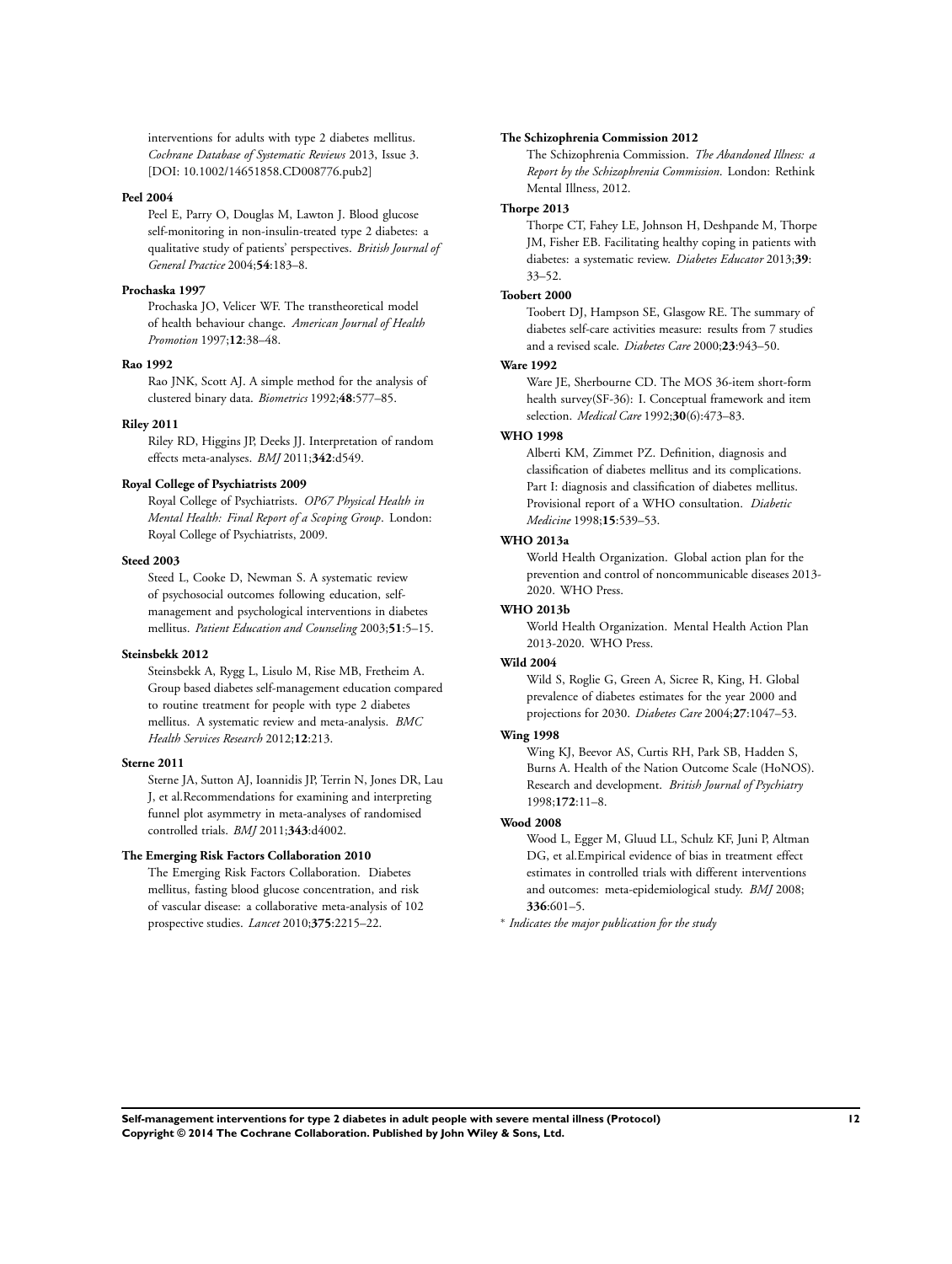## <span id="page-15-0"></span>**A P P E N D I C E S**

## **Appendix 1. Search strategies**

## **Search terms and databases**

Unless otherwise stated, search terms are free text terms.

Abbreviations:

'\$': stands for any character; '?': substitutes one or no character; adj: adjacent (i.e. number of words within range of search term); exp: exploded MeSH; MeSH: medical subject heading (MEDLINE medical index term); pt: publication type; sh: MeSH; tw: text word

## *The Cochrane Library*

- # 1MeSH descriptor Diabetes mellitus, type 2 explode all trees
- # 2(MODY in All Text or NIDDM in All Text or TDM2 in All Text or TD2 in All Text)
- # 3((non in All Text and insulin<sup>\*</sup> in All Text and depend<sup>\*</sup> in All Text) or (noninsulin<sup>\*</sup> in All Text and depend<sup>\*</sup> in All Text) or (non
- in All Text and insulindepend\* in All Text) or noninsulindepend\* in All Text)
- # 4(typ? in All Text and (2 in All Text near/6 diabet\* in All Text))
- # 5(typ? in All Text and (II in All Text near/6 diabet\* in All Text))
- # 6(adult\* in All Text near/6 diabet\* in All Text)
- # 7(matur\* in All Text near/6 diabet\* in All Text)
- # 8(late in All Text near/6 diabet\* in All Text)
- # 9(slow in All Text near/6 diabet\* in All Text)
- # 10(stabl\* in All Text near/6 diabet\* in All Text)
- # 11(#1 or #2 or #3 or #4 or #5 or #6 or #7 or #8 or #9 or #10)
- # 12MeSH descriptor Diabetes insipidus explode all trees
- # 13(diabet\* in All Text and insipidus in All Text)
- # 14(#12 or #13)
- # 15(#11 and not #14)
- # 16MeSH descriptor Mental disorders explode all trees
- # 17MeSH descriptor Psychotic disorders explode all trees
- # 18MeSH descriptor Mood disorders explode all trees
- # 19MeSH descriptor Personality disorders explode all trees
- # 20MeSH descriptor Bipolar disorder explode all trees
- # 21MeSH descriptor Schizophrenia explode all trees
- # 22((mental in All Text near/6 disorder\* in All Text) or (mental in All Text near/6 illness in All Text))
- # 23(schizo\* in All Text or psycho\* in All Text)

# 24((bipolar in All Text near/6 disorder\* in All Text) or (affective in All Text near/6 disorder\* in All Text) or (personality in All Text near/6 disorder\* in All Text))

- # 25MeSH descriptor Depression explode all trees
- # 26depression\* in All Text
- # 27(#16 or #17 or #18 or #19 or #20 or #21 or #22 or #23 or #24 or #25 or #26)
- # 28(#15 and #27)
- # 29MeSH descriptor Patient education as topic explode all trees
- # 30MeSH descriptor Patient compliance explode all trees
- # 31MeSH descriptor Self care explode all trees
- # 32MeSH descriptor Health promotion explode all trees
- # 33MeSH descriptor Behavior therapy explode all trees
- # 34MeSH descriptor Health behavior explode all trees

**Self-management interventions for type 2 diabetes in adult people with severe mental illness (Protocol) 13 Copyright © 2014 The Cochrane Collaboration. Published by John Wiley & Sons, Ltd.**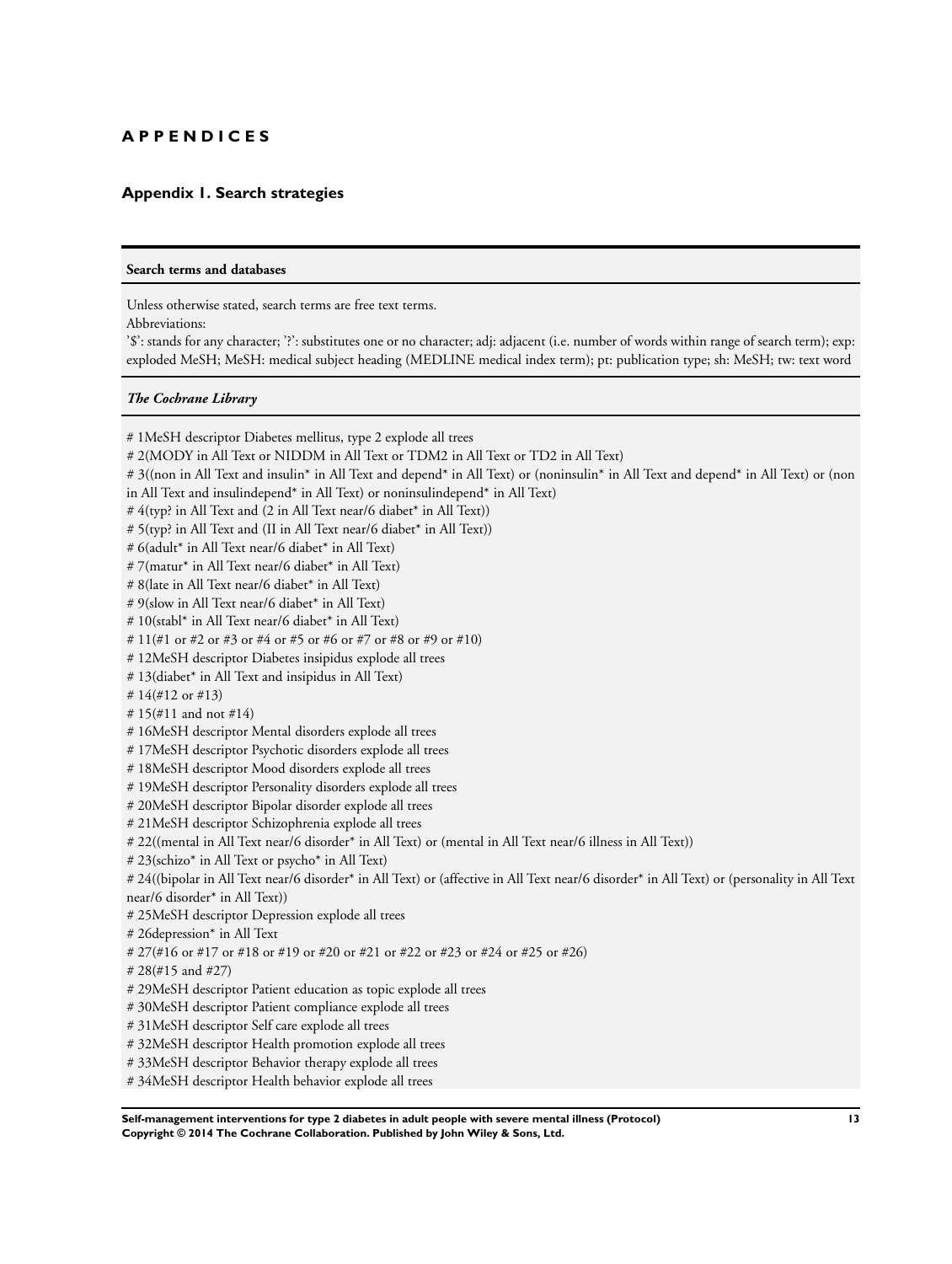# 35MeSH descriptor Program evaluation explode all trees

# 36MeSH descriptor Life style explode all trees

#37((self in All Text near/6 care in All Text) or (self in All Text near/6 monitoring in All Text) or (self in All Text near/6 management in All Text))

#38((patient in All Text near/6 education\* in All Text) or (patient in All Text near/6 compliance in All Text))

# 39((health in All Text near/6 promotion\* in All Text) or (health in All Text near/6 behavior\* in All Text) or (health in All Text near/ 6 behaviour\* in All Text))

# 40(program in All Text near/6 evaluation\* in All Text)

# 41((behavioral in All Text near/6 intervention\* in All Text) or (behavioral in All Text near/6 therap\* in All Text) or (behavioral in All Text near/6 treatment<sup>\*</sup> in All Text) or (behavioral in Abstract near/6 chang<sup>\*</sup> in Abstract))

# 42((behavioural in All Text near/6 treatment\* in All Text) or (behavioural in All Text near/6 therap\* in All Text) or (behavioural in All Text near/6 intervention\* in All Text) or (behavioural in All Text near/6 chang\* in All Text))

# 43((psychosocial in All Text near/6 intervention\* in All Text) or (psychosocial in All Text near/6 treatment\* in All Text) or (psychosocial in All Text near/6 therap\* in All Text))

#44((psycho-social in All Text near/6 intervention\* in All Text) or (psycho-social in All Text near/6 treatment\* in All Text) or (psychosocial in All Text near/6 therap\* in All Text))

# 45(adherence in All Text or (c in All Text and ompliance in All Text))

# 46((lifestyle in All Text near/6 intervention\* in All Text) or (lifestyle in All Text near/6 chang\* in All Text))

# 47((life-style in All Text near/6 intervention\* in All Text) or (life-style in All Text near/6 chang\* in All Text))

# 48MeSH descriptor Weight loss explode all trees

# 49((weight in All Text near/6 management in All Text) or (weight in All Text near/6 los\* in All Text) or (weight in All Text near/6 reduction\* in All Text))

# 50(#29 or #30 or #31 or #32 or #33 or #34 or #35 or #36 or #37 or #38 or #39 or #40 or #41 or #42 or #43 or #44 or #45 or # 46 or #47 or #48 or #49)

# 51(#28 and #50)

## **MEDLINE**

1 exp Diabetes Mellitus, Type 2/

2 (MODY or NIDDM or T2DM or T2D).tw,ot.

3 (non insulin\$ depend\$ or noninsulin\$ depend\$ or noninsulin?depend\$ or non insulin?depend\$).tw,ot.

4 ((typ? 2 or typ? II or typ?2 or typ?II) adj3 diabet\$).tw,ot.

5 (((late or adult\$ or matur\$ or slow or stabl\$) adj3 onset) and diabet\$).tw,ot.

6 or/1-5

7 exp Diabetes Insipidus/

8 diabet\$ insipidus.tw,ot.

9 7 or 8

10 6 not 9

11 exp Mental Disorders/

- 12 exp Psychotic disorders/
- 13 exp Mood disorders/
- 14 exp Personality disorders/

15 exp Bipolar disorders/

16 exp Schizophrenia/

17 (mental adj6 (disorder\* or illness)).tw,ot.

18 (schizo\* or psycho\*).tw,ot.

19 ((bipolar or affective or personality) adj6 disorder\*).tw,ot.

20 exp Depression/

21 depression\*.tw,ot.

**Self-management interventions for type 2 diabetes in adult people with severe mental illness (Protocol) 14 Copyright © 2014 The Cochrane Collaboration. Published by John Wiley & Sons, Ltd.**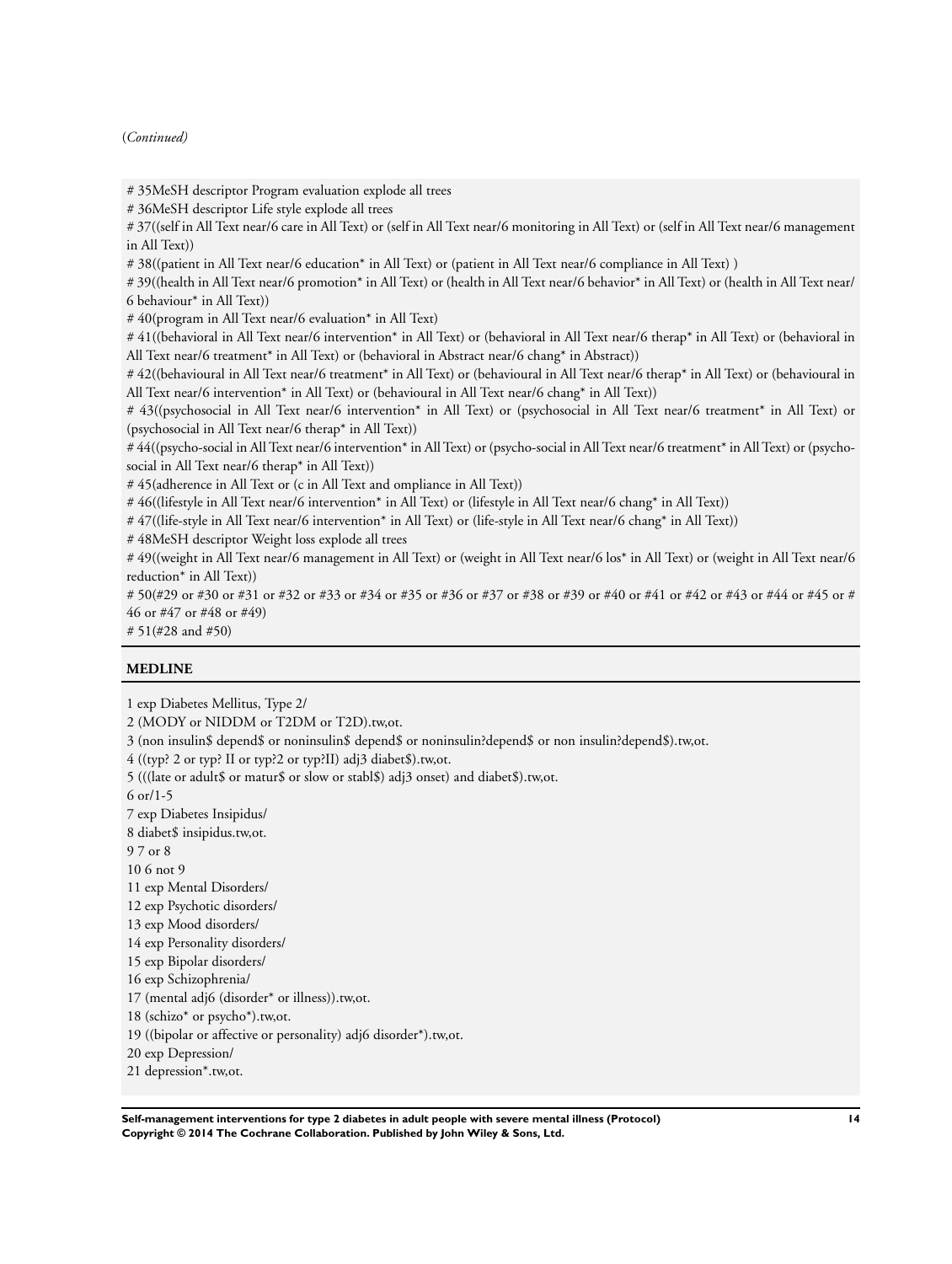22 or/11-21 23 10 and 22 24 exp Patient Education as Topic/ 25 exp Patient Compliance/ 26 exp Self Care/ 27 exp Health Promotion/ 28 exp Behavior Therapy/ 29 exp Health Behavior/ 30 exp Program Evaluation/ 31 exp Life style/ 32 (self adj6 (care or management or monitoring)).tw,ot. 33 (patient adj6 (education\* or compliance)).tw,ot. 34 (health adj6 (promotion\* or behavio?r\*)).tw,ot. 35 (program adj6 evaluation\*).tw,ot. 36 (behavio?ral adj6 (intervention\* or therap\* or treatment\* or chang\*)).tw,ot. 37 ((psychosocial or psycho-social) adj6 (intervention\* or treatment\* or therap\*)).tw,ot. 38 (adherence or compliance).mp. 39 ((lifestyle or life style) adj6 (intervention\* or chang\*)).tw,ot. 40 exp Weight Loss/ 41 (weight adj6 (management or los\* or reduction\*)).tw,ot. 42 (lifestyle adj6 (intervention\* or chang\*)).tw,ot. 43 or/24-42 44 23 and 43 45 randomized controlled trial.pt. 46 controlled clinical trial.pt. 47 randomi?ed.ab. 48 placebo.ab. 49 drug therapy.fs. 50 randomly.ab. 51 trial.ab. 52 groups.ab. 53 or/45-52 54 Meta-analysis.pt. 55 exp Technology Assessment, Biomedical/ 56 exp Meta-analysis/ 57 exp Meta-analysis as topic/ 58 hta.tw,ot. 59 (health technology adj6 assessment\$).tw,ot. 60 (meta analy\$ or metaanaly\$ or meta?analy\$).tw,ot. 61 (search\* adj10 (medical databas\*or medline or pubmed or embase or cochrane or cinahl or psycinfo or psyclit or healthstar or biosis or current content\*)).tw,ot. 62 (systematic adj3 review\*).tw,ot. 63 or/54-62 64 53 or 63 65 (comment or editorial or historical-article).pt. 66 64 not 65 67 44 and 66

## **EMBASE**

**Self-management interventions for type 2 diabetes in adult people with severe mental illness (Protocol) 15 Copyright © 2014 The Cochrane Collaboration. Published by John Wiley & Sons, Ltd.**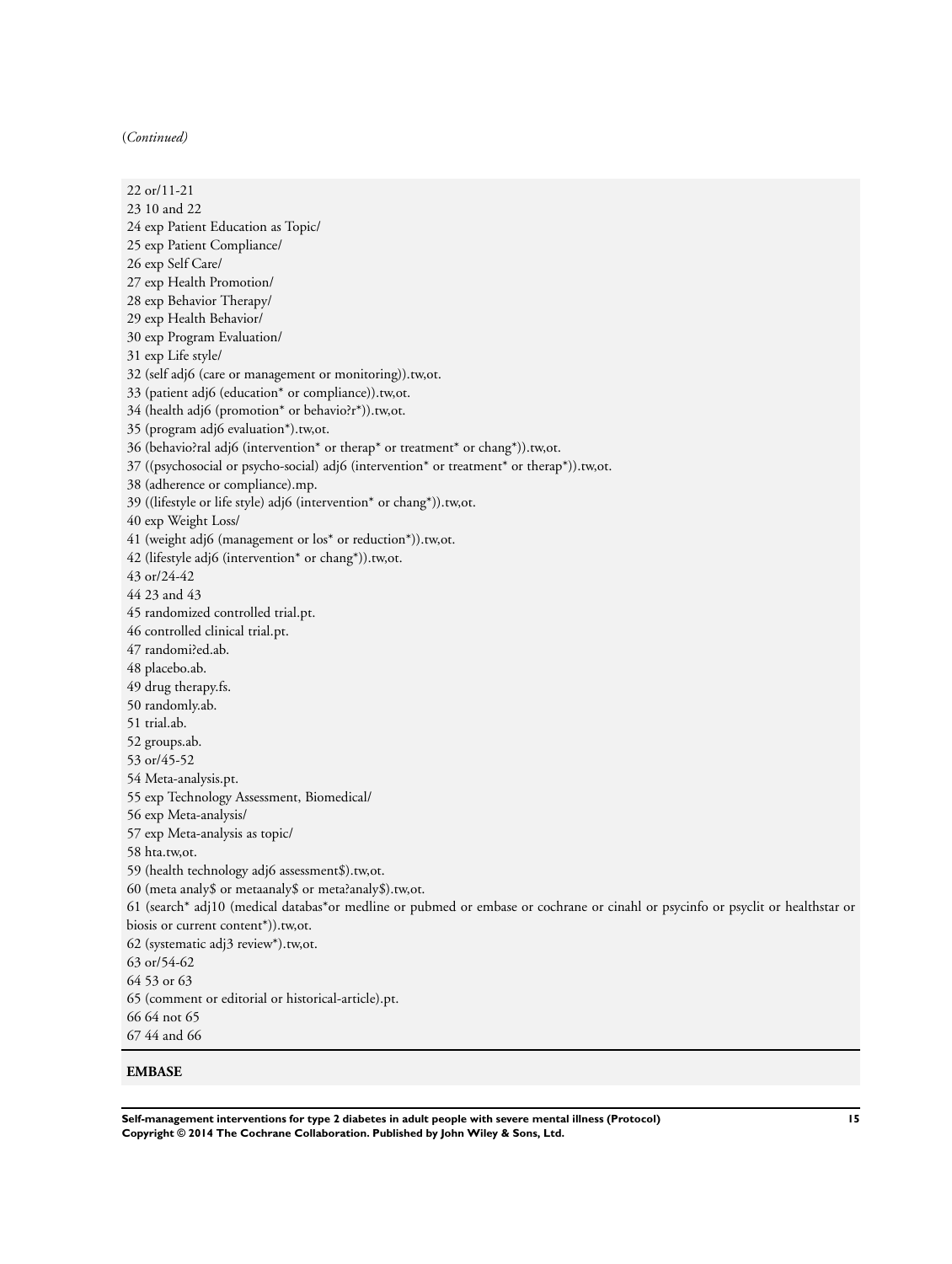1 exp Diabetes Mellitus, Type 2/ 2 (MODY or NIDDM or T2D or T2DM).tw,ot. 3 ((typ? 2 or typ? II or typ?II or typ?2) adj3 diabet\*).tw,ot. 4 (obes\* adj3 diabet\*).tw,ot. 5 (non insulin\* depend\* or non insulin?depend\* or noninsulin\* depend\* or noninsulin?depend\*).tw,ot. 6 ((adult\* or matur\* or late or slow or stabl\*) adj3 diabet\*).tw,ot. 7 or/1-6 8 exp diabetes insipidus/ 9 diabet\* insipidus.tw,ot. 10 8 or 9 11 7 not 10 12 exp mental disease/ 13 exp psychosis/ 14 exp mood disorder/ 15 exp personality disorder/ 16 exp bipolar disorder/ 17 exp schizophrenia/ 18 exp depression/ 19 (mental adj6 (disorder\* or disease\* or illness)).tw,ot. 20 (schizo\* or psycho\*).tw,ot. 21 ((bipolar or affective or personality) adj6 (diseas\* or disorder)).tw,ot. 22 depression\*.tw,ot. 23 or/12-22 24 11 and 23 25 exp patient education/ 26 exp patient compliance/ 27 exp self care/ 28 exp health promotion/ 29 exp behavior therapy/ 30 \*health care quality/ 31 exp lifestyle/ 32 (self adj6 (care or management or monitoring)).tw,ot. 33 (patient adj6 (education\* or compliance)).tw,ot. 34 (health adj6 (promotion\* or behavio?r\*)).tw,ot. 35 (program adj6 evaluation\*).tw,ot. 36 (behavio?ral adj6 (intervention\* or therap\* or treatment\* or chang\*)).tw,ot. 37 ((psychosocial or psyco social) adj6 (intervention\* or treatment\* or therap\*)).tw,ot. 38 (adherence or compliance).mp. 39 ((lifestyle or life style) adj6 (intervention\* or chang\*)).tw,ot. 40 exp weight reduction/ 41 (weight adj6 (management or los\* or reduction\*)).tw,ot. 42 or/25-41 43 24 and 42 44 exp Randomized Controlled Trial/ 45 exp Controlled Clinical Trial/ 46 exp Clinical Trial/ 47 exp Comparative Study/ 48 exp Drug comparison/

**Self-management interventions for type 2 diabetes in adult people with severe mental illness (Protocol) 16 Copyright © 2014 The Cochrane Collaboration. Published by John Wiley & Sons, Ltd.**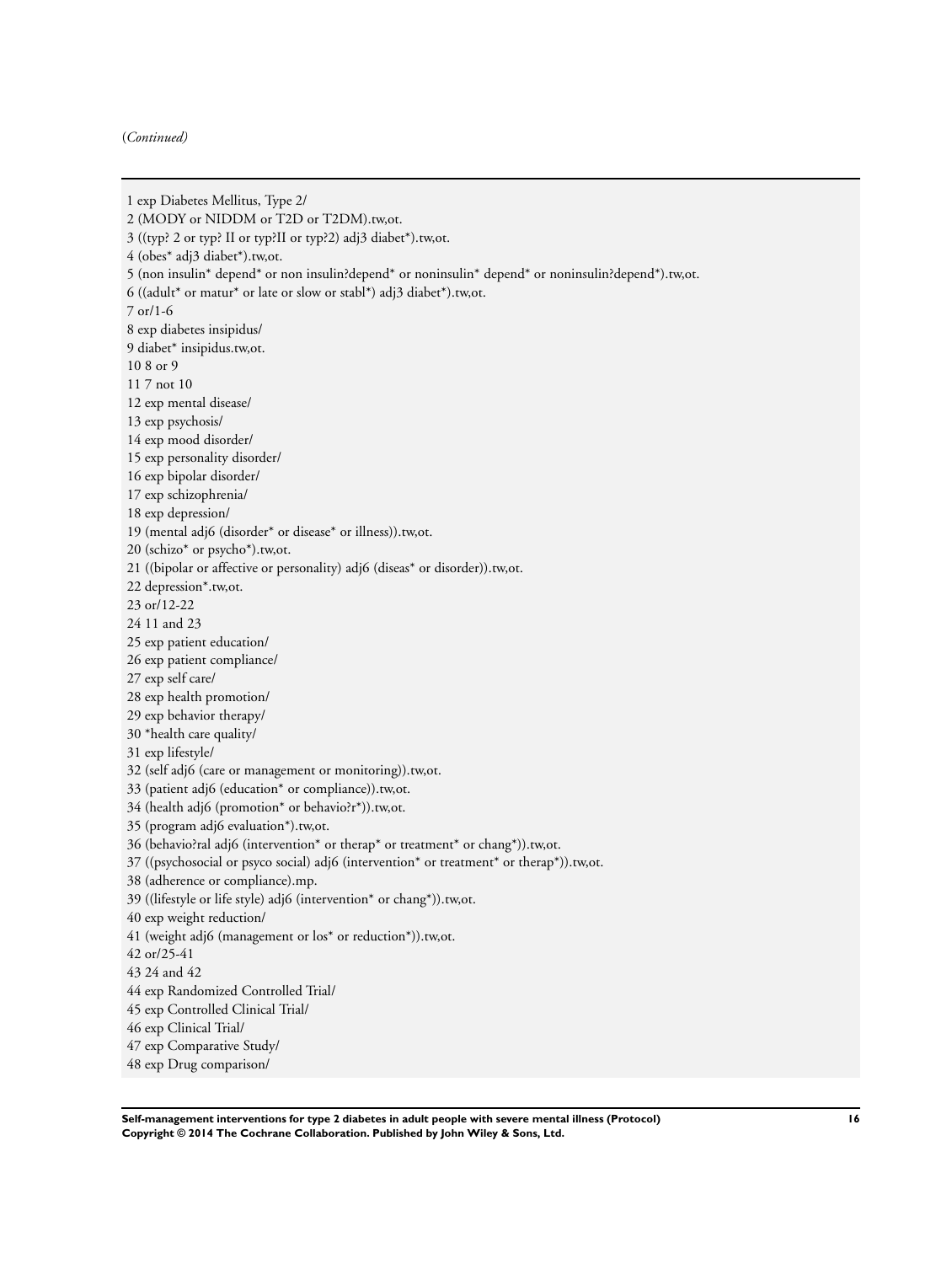49 exp Randomization/ 50 exp Crossover procedure/ 51 exp Double blind procedure/ 52 exp Single blind procedure/ 53 exp Placebo/ 54 exp Prospective Study/ 55 ((clinical or control\$ or comparativ\$ or placebo\$ or prospectiv\$ or randomi?ed) adj3 (trial\$ or stud\$)).ab,ti. 56 (random\$ adj6 (allocat\$ or assign\$ or basis or order\$)).ab,ti. 57 ((singl\$ or doubl\$ or trebl\$ or tripl\$) adj6 (blind\$ or mask\$)).ab,ti. 58 (cross over or crossover).ab,ti. 59 or/44-58 60 exp meta analysis/ 61 (metaanaly\$ or meta analy\$ or meta?analy\$).ab,ti,ot. 62 (search\$ adj10 (medical database\$ or medline or pubmed or embase or cochrane or cinahl or psycinfo or psyclit or healthstar or biosis or current content\$ or systematic\$)).ab,ti,ot. 63 (review\* adj6 systematic).tw,ot. 64 exp Literature/ 65 exp Biomedical Technology Assessment/ 66 hta.tw,ot. 67 (health technology adj6 assessment\$).tw,ot. 68 or/60-67 69 59 or 68 70 (comment or editorial or historical-article).pt. 71 69 not 70 72 43 and 71

## **PsycINFO**

1 (MODY or NIDDM or T2DM or T2D).tw,ot.

2 (non insulin\$ depend\$ or noninsulin\$ depend\$ or noninsulin?depend\$ or non insulin?depend\$).tw,ot.

3 ((typ? 2 or typ? II or typ?2 or typ?II) adj3 diabet\$).tw,ot.

4 (((late or adult\$ or matur\$ or slow or stabl\$) adj3 onset) and diabet\$).tw,ot.

5 or/1-4

6 exp Diabetes Insipidus/

7 diabet\$ insipidus.tw,ot.

8 6 or 7

9 5 not 8

10 exp Mental Disorders/

11 exp Mood disorders/

12 exp Personality disorders/

13 exp Schizophrenia/

14 (mental adj6 (disorder\* or illness)).tw,ot.

15 (schizo\* or psycho\*).tw,ot.

16 ((bipolar or affective or personality) adj6 (disorder\* or illness)).tw,ot.

17 exp Depression/

18 depression\*.tw,ot.

19 or/10-18

20 9 and 19

21 exp Self Care/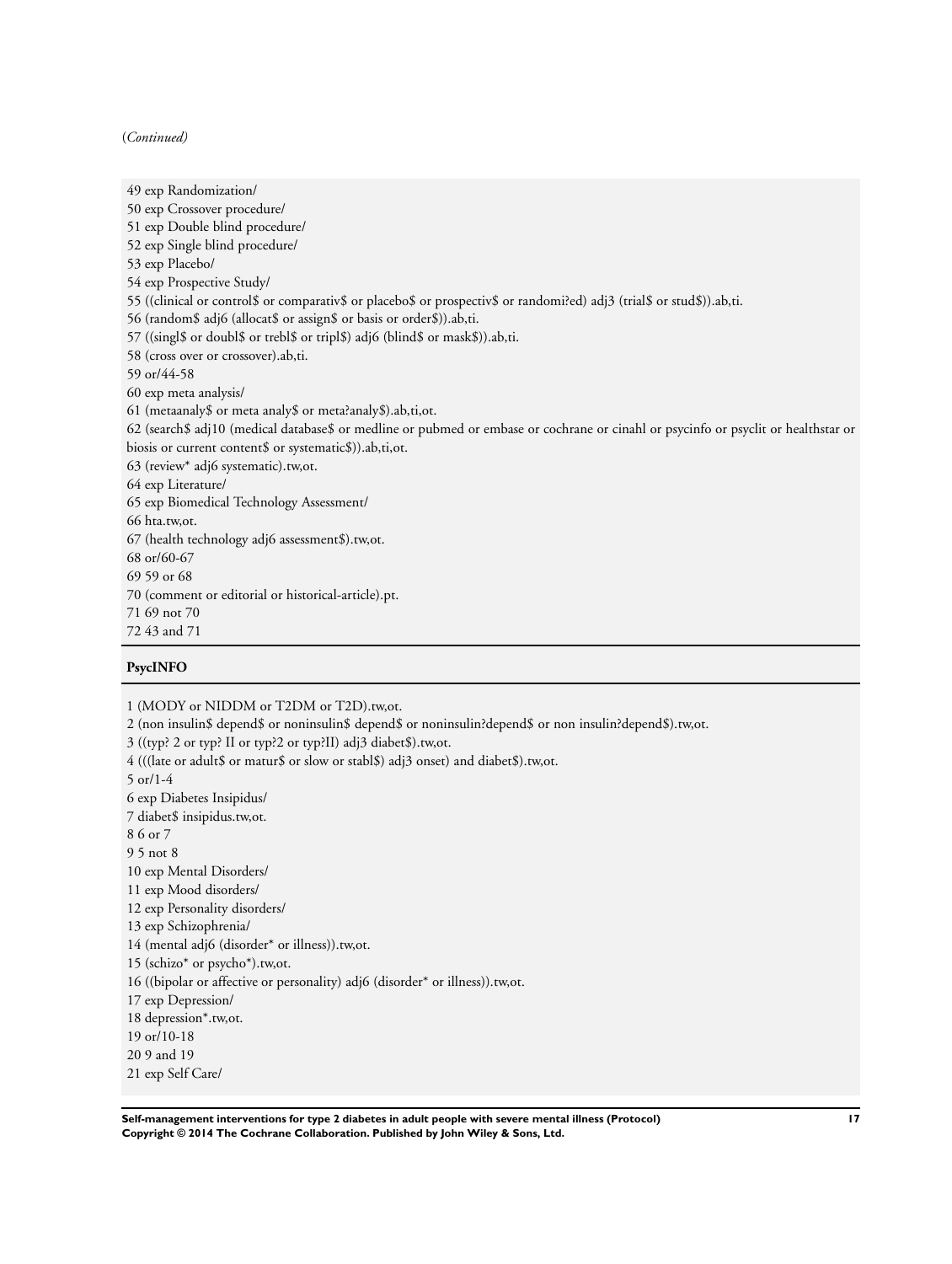22 exp Health Promotion/

23 exp Behavior Therapy/ 24 exp Health Behavior/ 25 exp Program Evaluation/ 26 (self adj6 (care or management or monitoring)).tw,ot. 27 (patient adj6 (education\* or compliance)).tw,ot. 28 (health adj6 (promotion\* or behavio?r\*)).tw,ot. 29 (program adj6 evaluation\*).tw,ot. 30 (behavio?ral adj6 (intervention\* or therap\* or treatment\* or chang\*)).tw,ot. 31 ((psychosocial or psycho-social) adj6 (intervention\* or treatment\* or therap\*)).tw,ot. 32 (adherence or compliance).mp. 33 ((lifestyle or life style) adj6 (intervention\* or chang\*)).tw,ot. 34 exp Weight Loss/ 35 (weight adj6 (management or los\* or reduction\*)).tw,ot. 36 or/21-35 37 20 and 36 38 randomi?ed.ab. 39 placebo.ab. 40 randomly.ab. 41 trial.ab. 42 groups.ab. 43 or/38-42 44 exp Meta-analysis/ 45 hta.tw,ot. 46 (health technology adj6 assessment\$).tw,ot. 47 (meta analy\$ or metaanaly\$ or meta?analy\$).tw,ot. 48 (search\* adj10 (medical databas\*or medline or pubmed or embase or cochrane or cinahl or psycinfo or psyclit or healthstar or biosis or current content\*)).tw,ot. 49 (systematic adj3 review\*).tw,ot. 50 or/44-49

51 43 or 50

52 37 and 51

## **AMED**

1. exp diabetes mellitus type 2/

2. (MODY or NIDDM or T2DM or T2D).mp. [mp=abstract, heading words, title]

3. (non insulin\$ depend\$ or noninsulin\$ depend\$ or noninsulin?depend\$ or non insulin?depend\$).mp. [mp=abstract, heading words, title]

4. ((typ? 2 or typ? II or typ?2 or typ?II) adj3 diabet\$).mp. [mp=abstract, heading words, title]

5. (((late or adult\$ or matur\$ or slow or stabl\$) adj3 onset) and diabet\$).mp. [mp=abstract, heading words, title]

6. 1 or 2 or 3 or 4 or 5

7. exp Mental disorders/

8. (mental adj6 (disorder\* or illness)).mp. [mp=abstract, heading words, title]

9. (schizo\* or psycho\*).mp. [mp=abstract, heading words, title]

10. ((bipolar or affective or personality) adj6 disorder\*).mp. [mp=abstract, heading words, title]

11. exp depression/

12. depression\*.mp. [mp=abstract, heading words, title]

13. 7 or 8 or 9 or 10 or 11 or 12

14. 6 and 13

**Self-management interventions for type 2 diabetes in adult people with severe mental illness (Protocol) 18 Copyright © 2014 The Cochrane Collaboration. Published by John Wiley & Sons, Ltd.**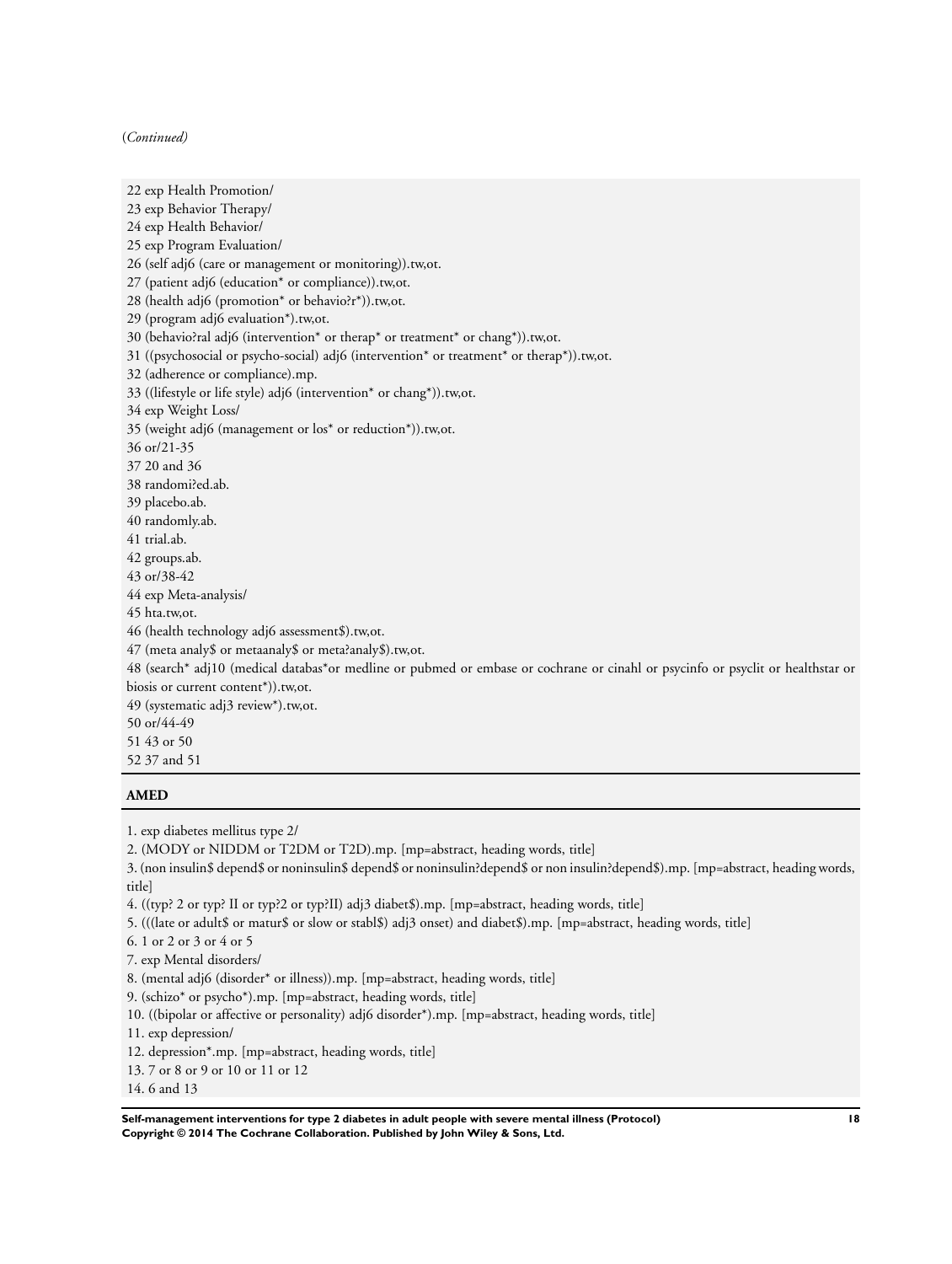- 15. exp patient education/
- 16. exp self care/
- 17. health education/
- 18. exp health promotion/
- 19. exp health behavior/
- 20. exp program evaluation/
- 21. exp life style/
- 22. (self adj6 (care or management or monitoring)).mp. [mp=abstract, heading words, title]
- 23. (patient adj6 (education\* or compliance)).mp. [mp=abstract, heading words, title]
- 24. (health adj6 (promotion\* or behavio?r\*)).mp. [mp=abstract, heading words, title]
- 25. (program adj6 evaluation\*).mp. [mp=abstract, heading words, title]
- 26. (behavio?ral adj6 (intervention\* or therap\* or treatment\* or chang\*)).mp. [mp=abstract, heading words, title]
- 27. ((psychosocial or psycho-social) adj6 (intervention\* or treatment\* or therap\*)).mp. [mp=abstract, heading words, title]
- 28. (adherence or compliance).mp. [mp=abstract, heading words, title]
- 29. ((lifestyle or life style) adj6 (intervention\* or chang\*)).mp. [mp=abstract, heading words, title]

30. exp Weight loss/

- 31. (weight adj6 (management or los\* or reduction\*)).mp. [mp=abstract, heading words, title]
- 32. (lifestyle adj6 (intervention\* or chang\*)).mp. [mp=abstract, heading words, title]
- 33. 15 or 16 or 17 or 18 or 19 or 20 or 21 or 22 or 23 or 24 or 25 or 26 or 27 or 28 or 29 or 30 or 31 or 32

34. 14 and 33

- 35. exp clinical trials/
- 36. exp comparative study/
- 37. exp random allocation/
- 38. exp Placebos/
- 39. exp prospective studies/

40. ((clinical or control\$ or comparativ\$ or placebo\$ or prospectiv\$ or randomi?ed) adj3 (trial\$ or stud\$)).mp. [mp=abstract, heading words, title]

- 41. (random\$ adj6 (allocat\$ or assign\$ or basis or order\$)).mp. [mp=abstract, heading words, title]
- 42. ((singl\$ or doubl\$ or trebl\$ or tripl\$) adj6 (blind\$ or mask\$)).mp. [mp=abstract, heading words, title]
- 43. (cross over or crossover).mp. [mp=abstract, heading words, title]
- 44. 35 or 36 or 37 or 38 or 39 or 40 or 41 or 42 or 43

45. exp Meta analysis/

- 46. (metaanaly\$ or meta analy\$ or meta?analy\$).mp. [mp=abstract, heading words, title]
- 47. (review\* adj6 systematic).mp. [mp=abstract, heading words, title]

48. (search\* adj10 (medical databas\*or medline or pubmed or embase or cochrane or cinahl or psycinfo or psyclit or healthstar or biosis or current content\*)).mp. [mp=abstract, heading words, title]

- 49. hta.mp. [mp=abstract, heading words, title]
- 50. (health technology adj6 assessment\$).mp. [mp=abstract, heading words, title]
- 51. 45 or 46 or 47 or 48 or 49 or 50
- 52. 44 or 51

53. 34 and 52

## **HTA**

- 1. exp diabetes mellitus type 2/
- 2. (MODY or NIDDM or T2DM or T2D).mp. [mp=title, text, subject heading word]
- 3. (non insulin\$ depend\$ or noninsulin\$ depend\$ or noninsulin?depend\$ or non insulin?depend\$).mp. [mp=title, text, subject heading word]
- 4. ((typ? 2 or typ? II or typ?2 or typ?II) adj3 diabet\$).mp. [mp=title, text, subject heading word]
- 5. (((late or adult\$ or matur\$ or slow or stabl\$) adj3 onset) and diabet\$).mp. [mp=title, text, subject heading word]

**Self-management interventions for type 2 diabetes in adult people with severe mental illness (Protocol) 19 Copyright © 2014 The Cochrane Collaboration. Published by John Wiley & Sons, Ltd.**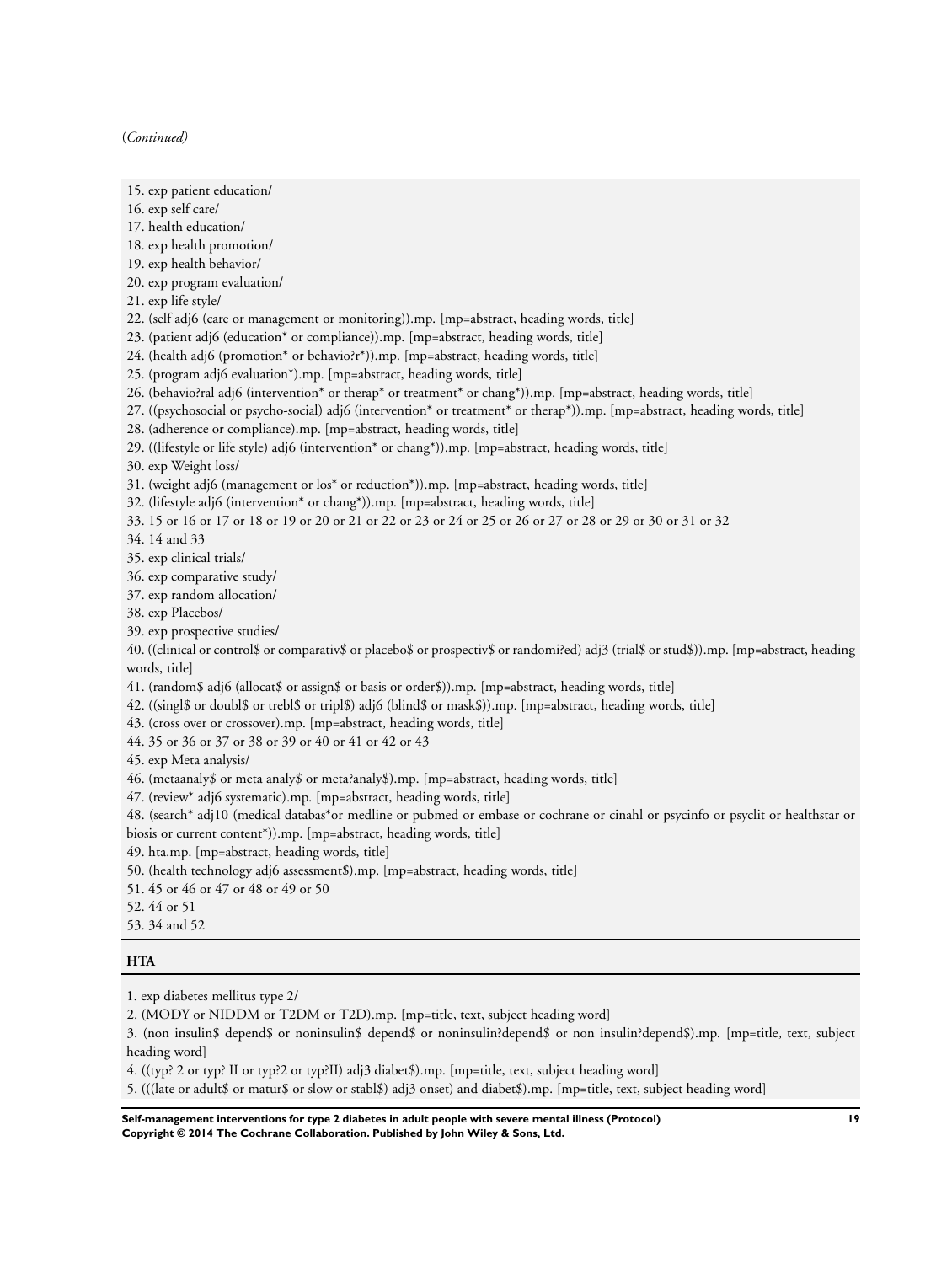- 6. 1 or 2 or 3 or 4 or 5
- 7. exp Mental disorders/
- 8. (mental adj6 (disorder\* or illness)).mp. [mp=title, text, subject heading word]
- 9. (schizo\* or psycho\*).mp. [mp=title, text, subject heading word]
- 10. ((bipolar or affective or personality) adj6 disorder\*).mp. [mp=title, text, subject heading word]
- 11. exp depression/
- 12. depression\*.mp. [mp=title, text, subject heading word]
- 13. 7 or 8 or 9 or 10 or 11 or 12
- 14. 6 and 13
- 15. exp self care/
- 16. health education/
- 17. exp health promotion/
- 18. exp health behavior/
- 19. exp program evaluation/
- 20. exp life style/
- 21. (self adj6 (care or management or monitoring)).mp. [mp=title, text, subject heading word]
- 22. (patient adj6 (education\* or compliance)).mp. [mp=title, text, subject heading word]
- 23. (health adj6 (promotion\* or behavio?r\*)).mp. [mp=title, text, subject heading word]
- 24. (program adj6 evaluation\*).mp. [mp=title, text, subject heading word]
- 25. (behavio?ral adj6 (intervention\* or therap\* or treatment\* or chang\*)).mp. [mp=title, text, subject heading word]
- 26. ((psychosocial or psycho-social) adj6 (intervention\* or treatment\* or therap\*)).mp. [mp=title, text, subject heading word]
- 27. (adherence or compliance).mp. [mp=title, text, subject heading word]
- 28. ((lifestyle or life style) adj6 (intervention\* or chang\*)).mp. [mp=title, text, subject heading word]
- 29. exp Weight loss/
- 30. (weight adj6 (management or los\* or reduction\*)).mp. [mp=title, text, subject heading word]
- 31. (lifestyle adj6 (intervention\* or chang\*)).mp. [mp=title, text, subject heading word]
- 32. exp comparative study/
- 33. exp random allocation/
- 34. exp Placebos/
- 35. exp prospective studies/

36. ((clinical or control\$ or comparativ\$ or placebo\$ or prospectiv\$ or randomi?ed) adj3 (trial\$ or stud\$)).mp. [mp=title, text, subject heading word]

- 37. (random\$ adj6 (allocat\$ or assign\$ or basis or order\$)).mp. [mp=title, text, subject heading word]
- 38. ((singl\$ or doubl\$ or trebl\$ or tripl\$) adj6 (blind\$ or mask\$)).mp. [mp=title, text, subject heading word]
- 39. (cross over or crossover).mp. [mp=title, text, subject heading word]
- 40. exp Meta analysis/
- 41. (metaanaly\$ or meta analy\$ or meta?analy\$).mp. [mp=title, text, subject heading word]
- 42. (review\* adj6 systematic).mp. [mp=title, text, subject heading word]

43. (search\* adj10 (medical databas\*or medline or pubmed or embase or cochrane or cinahl or psycinfo or psyclit or healthstar or biosis or current content\*)).mp. [mp=title, text, subject heading word]

- 44. 15 or 16 or 17 or 18 or 19 or 20 or 21 or 22 or 23 or 24 or 25 or 26 or 27 or 28 or 29 or 30 or 31
- 45. 32 or 33 or 34 or 35 or 36 or 37 or 38 or 39
- 46. 40 or 41 or 42 or 43
- 47. 45 or 46
- 48. 14 and 44 and 47

## **NHS EDD**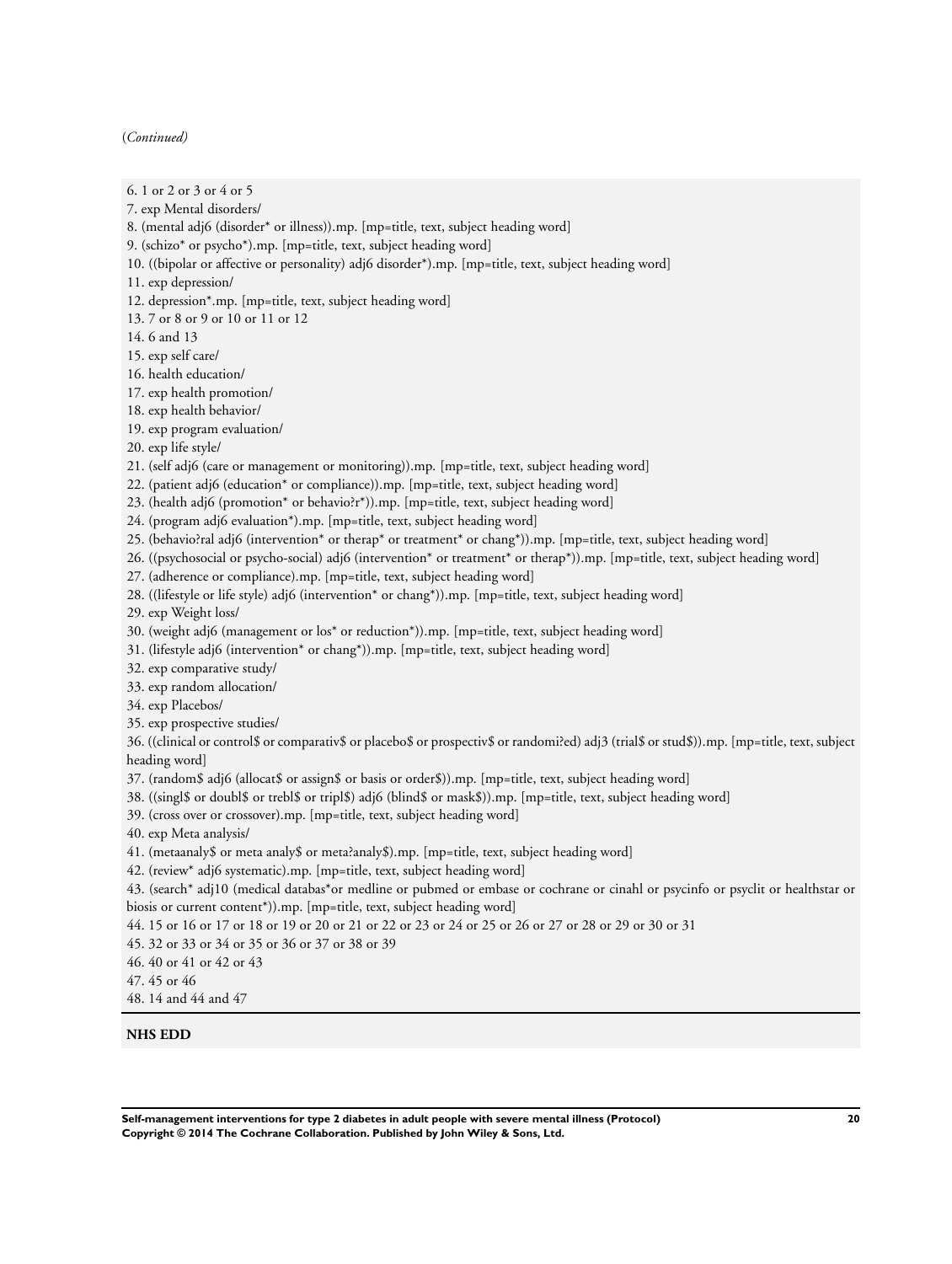7. exp Mental disorders/

- 9. (schizo\* or psycho\*).mp. [mp=title, text, subject heading word]
- 10. ((bipolar or affective or personality) adj6 disorder\*).mp. [mp=title, text, subject heading word]
- 11. exp depression/

- 13. 7 or 8 or 9 or 10 or 11 or 12
- 14. 6 and 13
- 15. exp patient education/
- 16. exp self care/
- 17. health education/
- 18. exp health promotion/
- 19. exp health behavior/
- 20. exp program evaluation/
- 21. exp life style/
- 22. (self adj6 (care or management or monitoring)).mp. [mp=title, text, subject heading word]

23. (patient adj6 (education\* or compliance)).mp. [mp=title, text, subject heading word]

- 24. (health adj6 (promotion\* or behavio?r\*)).mp. [mp=title, text, subject heading word]
- 25. (program adj6 evaluation\*).mp. [mp=title, text, subject heading word]
- 26. (behavio?ral adj6 (intervention\* or therap\* or treatment\* or chang\*)).mp. [mp=title, text, subject heading word]
- 27. ((psychosocial or psycho-social) adj6 (intervention\* or treatment\* or therap\*)).mp. [mp=title, text, subject heading word]
- 28. (adherence or compliance).mp. [mp=title, text, subject heading word]
- 29. ((lifestyle or life style) adj6 (intervention\* or chang\*)).mp. [mp=title, text, subject heading word]
- 30. exp Weight loss/
- 31. (weight adj6 (management or los\* or reduction\*)).mp. [mp=title, text, subject heading word]
- 32. (lifestyle adj6 (intervention\* or chang\*)).mp. [mp=title, text, subject heading word]
- 33. 15 or 16 or 17 or 18 or 19 or 20 or 21 or 22 or 23 or 24 or 25 or 26 or 27 or 28 or 29 or 30 or 31 or 32
- 34. 14 and 33
- 35. exp comparative study/
- 36. exp random allocation/
- 37. exp Placebos/
- 38. exp prospective studies/

39. ((clinical or control\$ or comparativ\$ or placebo\$ or prospectiv\$ or randomi?ed) adj3 (trial\$ or stud\$)).mp. [mp=title, text, subject heading word]

- 40. (random\$ adj6 (allocat\$ or assign\$ or basis or order\$)).mp. [mp=title, text, subject heading word]
- 41. ((singl\$ or doubl\$ or trebl\$ or tripl\$) adj6 (blind\$ or mask\$)).mp. [mp=title, text, subject heading word]
- 42. (cross over or crossover).mp. [mp=title, text, subject heading word]
- 43. exp Meta analysis/
- 44. (metaanaly\$ or meta analy\$ or meta?analy\$).mp. [mp=title, text, subject heading word]
- 45. (review\* adj6 systematic).mp. [mp=title, text, subject heading word]
- 46. (search\* adj10 (medical databas\*or medline or pubmed or embase or cochrane or cinahl or psycinfo or psyclit or healthstar or

**Self-management interventions for type 2 diabetes in adult people with severe mental illness (Protocol) 21 Copyright © 2014 The Cochrane Collaboration. Published by John Wiley & Sons, Ltd.**

<sup>1.</sup> exp diabetes mellitus type 2/

<sup>2. (</sup>MODY or NIDDM or T2DM or T2D).mp. [mp=title, text, subject heading word]

<sup>3. (</sup>non insulin\$ depend\$ or noninsulin\$ depend\$ or noninsulin?depend\$ or non insulin?depend\$).mp. [mp=title, text, subject heading word]

<sup>4. ((</sup>typ? 2 or typ? II or typ?2 or typ?II) adj3 diabet\$).mp. [mp=title, text, subject heading word]

<sup>5. (((</sup>late or adult\$ or matur\$ or slow or stabl\$) adj3 onset) and diabet\$).mp. [mp=title, text, subject heading word]

<sup>6. 1</sup> or 2 or 3 or 4 or 5

<sup>8. (</sup>mental adj6 (disorder\* or illness)).mp. [mp=title, text, subject heading word]

<sup>12.</sup> depression\*.mp. [mp=title, text, subject heading word]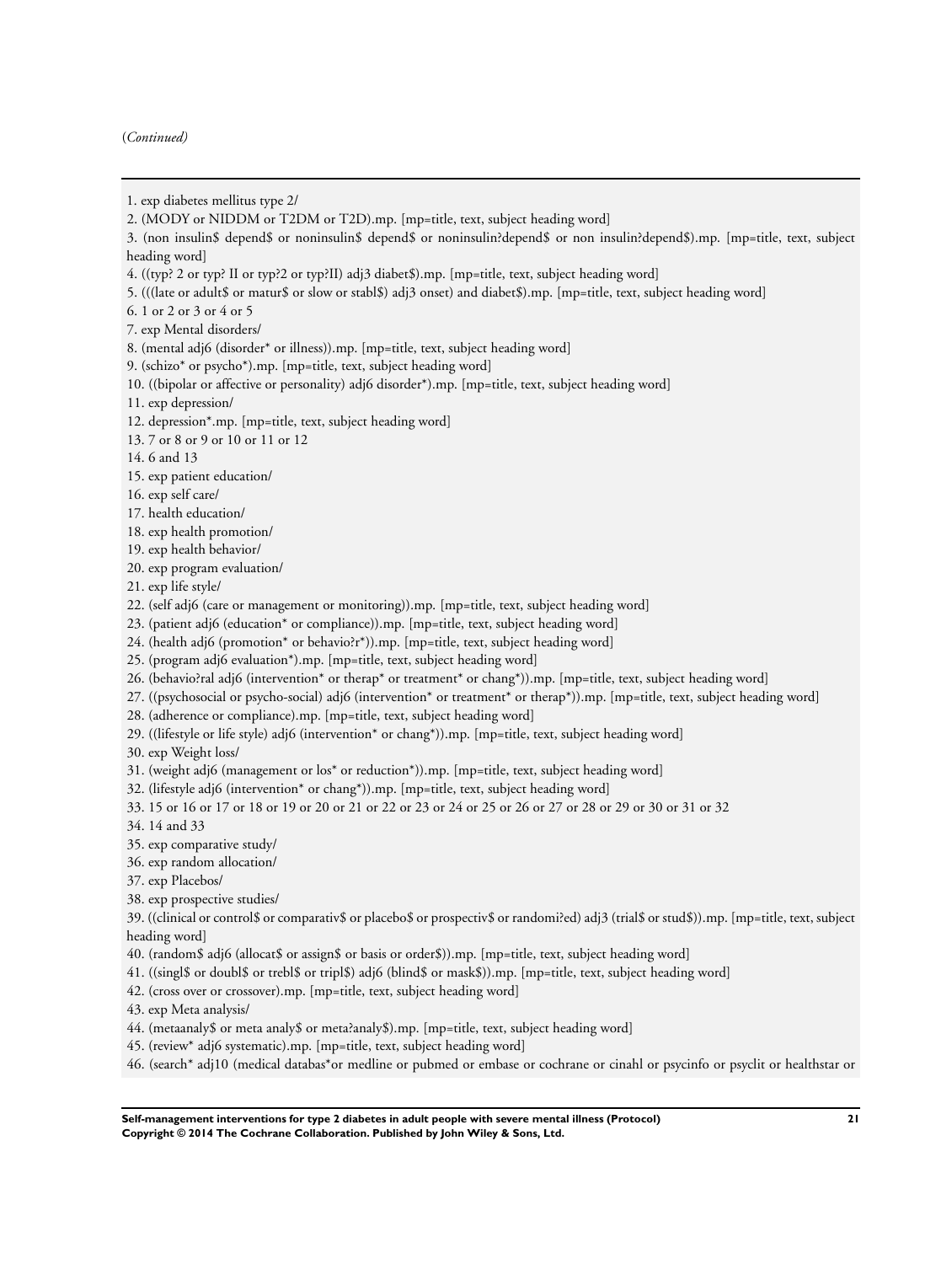biosis or current content\*)).mp. [mp=title, text, subject heading word] 47. hta.mp. [mp=title, text, subject heading word] 48. (health technology adj6 assessment\$).mp. [mp=title, text, subject heading word] 49. 43 or 44 or 45 or 46 or 47 or 48 50. 35 or 36 or 37 or 38 or 39 or 40 or 41 or 42 51. 49 or 50 52. 34 and 51

## **CINAHL Plus**

S1 (MH "Diabetes Mellitus, Type 2") S2 (MODY or NIDDM or T2DM or T2D) S3 (non insulin\* depend\* or noninsulin\* depend\* or noninsulin?depend\* or non insulin?depend\*) S4 ((typ\* 2 or typ\* II or typ#2 or typ#II) N3 diabet\*) S5 (((late or adult\* or matur\* or slow or stabl\*) N3 onset) and diabet\*) S6 S1 or S2 or S3 or S4 or S5 S7 (MH "Mental Disorders, Chronic") OR (MH "Mental Disorders+") OR (MH "Psychotic Disorders+") OR (MH "Personality Disorders+") OR (MH "Depression+") S8 (MH "Bipolar Disorder+") S9 (mental N6 (disorder\* or disease\* or illness)) S10 (schizo\* or psycho\*) S11 ((bipolar or affective or personality) N6 (diseas\* or disorder)) S12 depression\* S13 S7 or S8 or S9 or S10 or S11 or S12 S14 (MH "Patient Education") OR (MH "Health Education") OR (MH "Diabetes Education") S15 (MH "Self Care") OR (MH "Self Administration") S16 (MH "Health Behavior+") S17 (MH "Program Evaluation") S18 (MH "Behavior Therapy") S19 (MH "Life Style") OR (MH "Life Style, Sedentary") OR (MH "Life Style Changes") S20 (MH "Health Promotion") S21 (self N6 (care or management or monitoring)) S22 (patient N6 (education\* or compliance)) S23 (health N6 (promotion\* or behavio#r\*)) S24 (program N6 evaluation\*) S25 (behavio#ral N6 (intervention\* or therap\* or treatment\* or chang\*)) S26 ((psychosocial or psycho-social) N6 (intervention\* or treatment\* or therap\*)) S27 (adherence or compliance) S28 ((lifestyle or life style) N6 (intervention\* or chang\*)) S29 (MH "Weight Loss") S30 (MH "Weight Reduction Programs") S31 (weight N6 (management or los\* or reduction\*)) S32 (lifestyle N6 (intervention\* or chang\*)) S33 S14 or S15 or S16 or S17 or S18 or S19 or S20 or S21 or S22 or S23 or S24 or S25 or S26 or S27 or S28 or S29 or S30 or S31 or S32 S34 (MH "Clinical Trials+") S35 (MH "Comparative Studies") S36 (MH "Random Assignment") S37 (MH "Prospective Studies")

**Self-management interventions for type 2 diabetes in adult people with severe mental illness (Protocol) 22 Copyright © 2014 The Cochrane Collaboration. Published by John Wiley & Sons, Ltd.**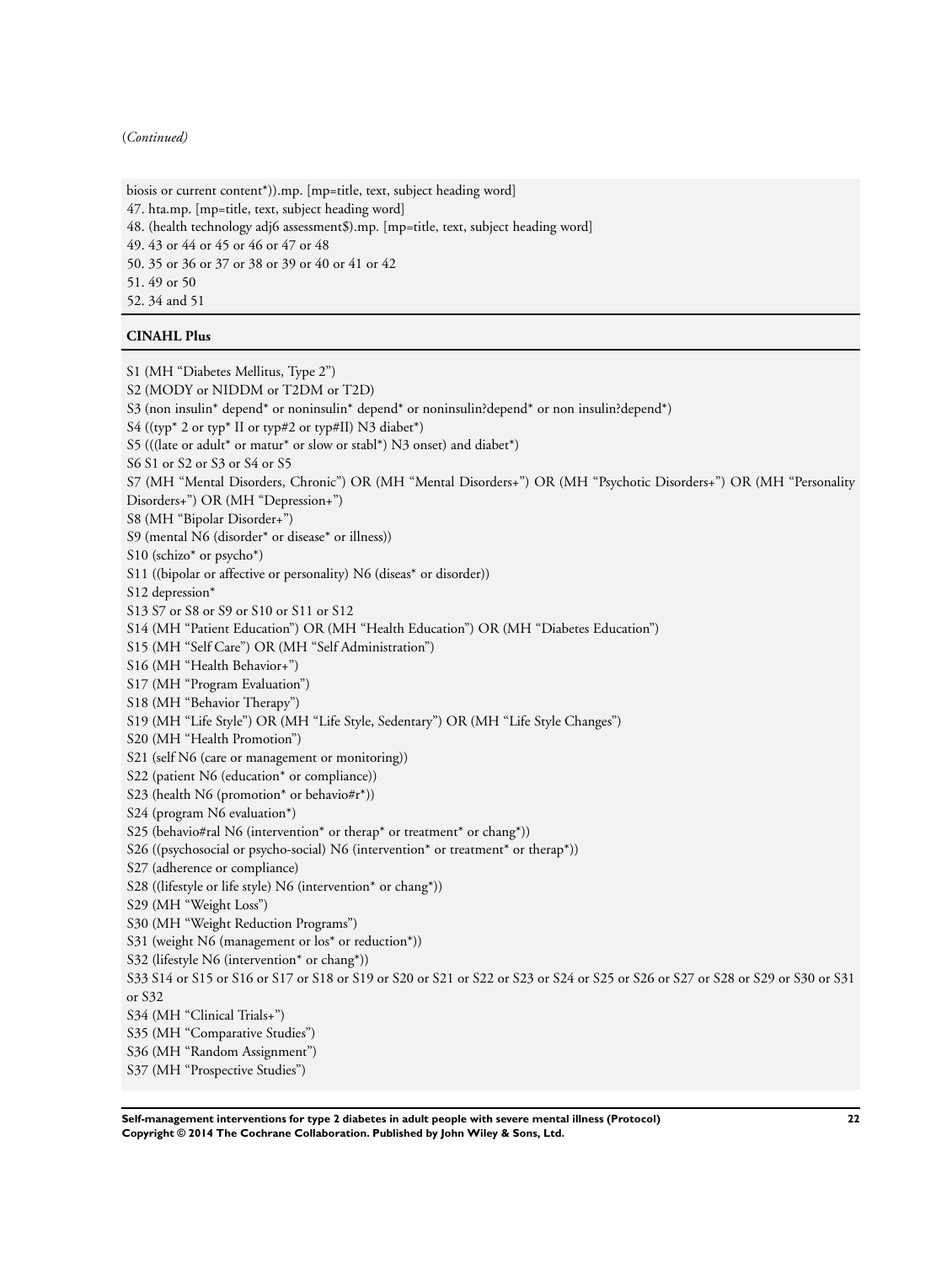S38 ((clinical or control\* or comparativ\* or placebo\* or prospectiv\* or randomi#ed) N3 (trial\* or stud\*)) S39 (random\* N6 (allocat\* or assign\* or basis or order\*)) S40 ((singl\* or doubl\* or trebl\* or tripl\*) N6 (blind\* or mask\*)) S41 (cross over or crossover) S42 S34 or S35 or S36 or S37 or S38 or S39 or S40 or S41 S43 (MH "Meta Analysis") S44 (metaanaly\* or meta analy\* or meta#analy\*) S45 (review\* N6 systematic) S46 (search\* N10 (medical database\* or medline or pubmed or embase or cochrane or cinahl or psycinfo or psyclit or healthstar or biosis or current content\* or systematic\*)) S47 (MH "Literature Review+") S48 hta S49 (health technology N6 assessment\*) S50 S43 or S44 or S45 or S46 or S47 or S48 or S49 S51 S42 or S50 S52 S6 AND S13 AND S33 AND S51

## **C O N T R I B U T I O N S O F A U T H O R S**

Hayley McBain (HM): protocol draft, search strategy development, acquiring trial reports, trial selection, data extraction, data analysis, data interpretation, review draft and future review updates.

Kathleen Mulligan (KM): protocol draft, search strategy development, data extraction, data analysis, data interpretation, review draft and future review updates.

Mark Haddad (MH): protocol draft, trial selection, data analysis, data interpretation, review draft and future review updates.

Chris Flood (CF): protocol draft, trial selection, data analysis, data interpretation, review draft and future review updates.

Julia Jones (JJ): protocol draft, data analysis, data interpretation, review draft and future review updates.

Alan Simpson (AS): protocol draft, data extraction, data analysis, data interpretation, review draft and future review updates

## **D E C L A R A T I O N S O F I N T E R E S T**

HM: None known.

- KM: None known.
- MH: None known.
- CF: None known.
- JJ: None known.
- AS: None known.